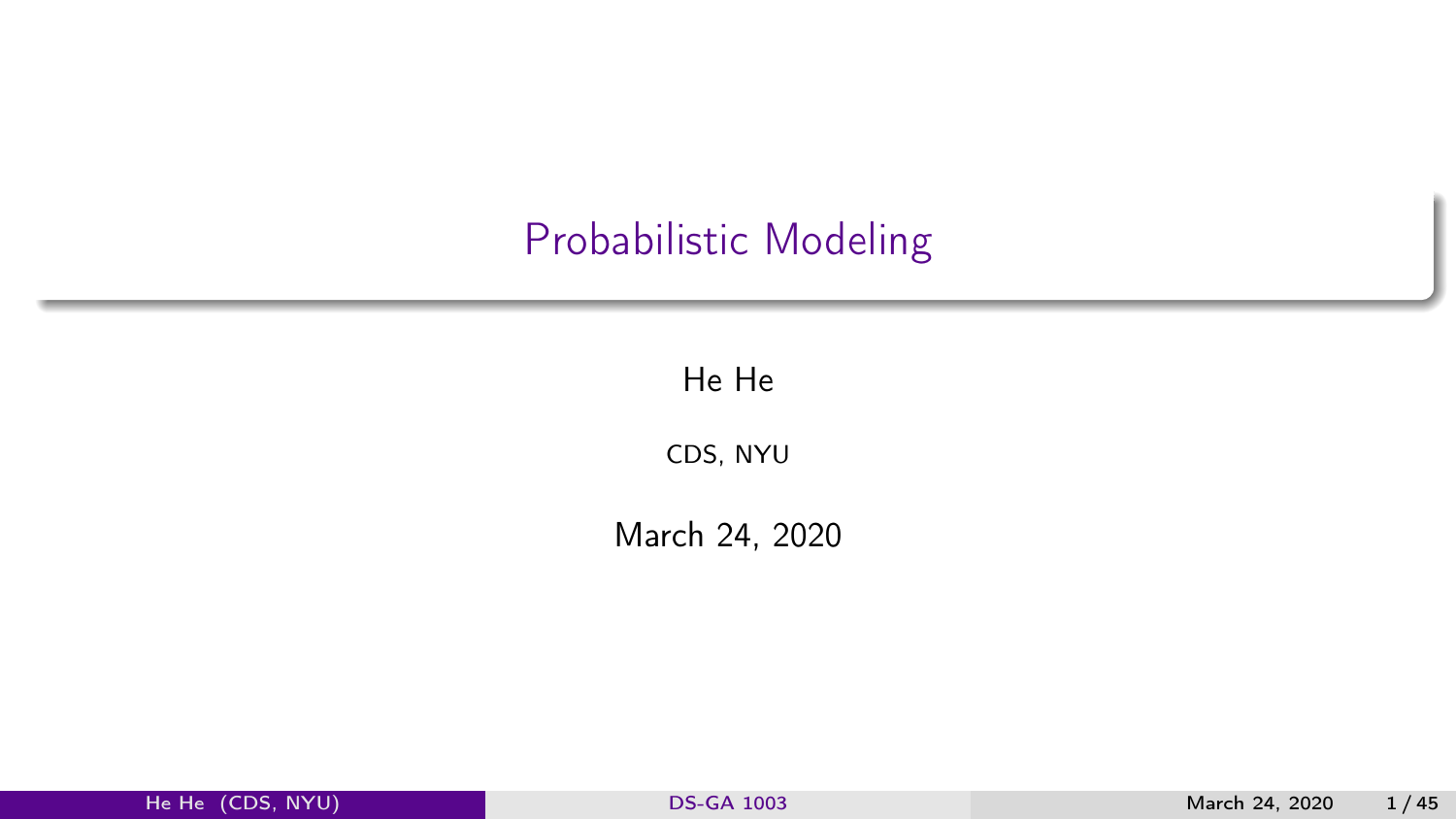#### **Contents**

#### 1 [Overview](#page-3-0)

#### 2 [Conditional models](#page-6-0)

- [Recap: linear regression](#page-7-0)
- [A probabilistic view of linear regression](#page-11-0)
- [Logistic regression](#page-16-0)
- **[Generalized Linear Models](#page-21-0)**
- 3 [Generative models](#page-28-0)
	- [Naive Bayes models](#page-31-0)
		- **[Bernoulli Naive Bayes Models](#page-31-0)**
		- [Gaussian Naive Bayes Models](#page-37-0)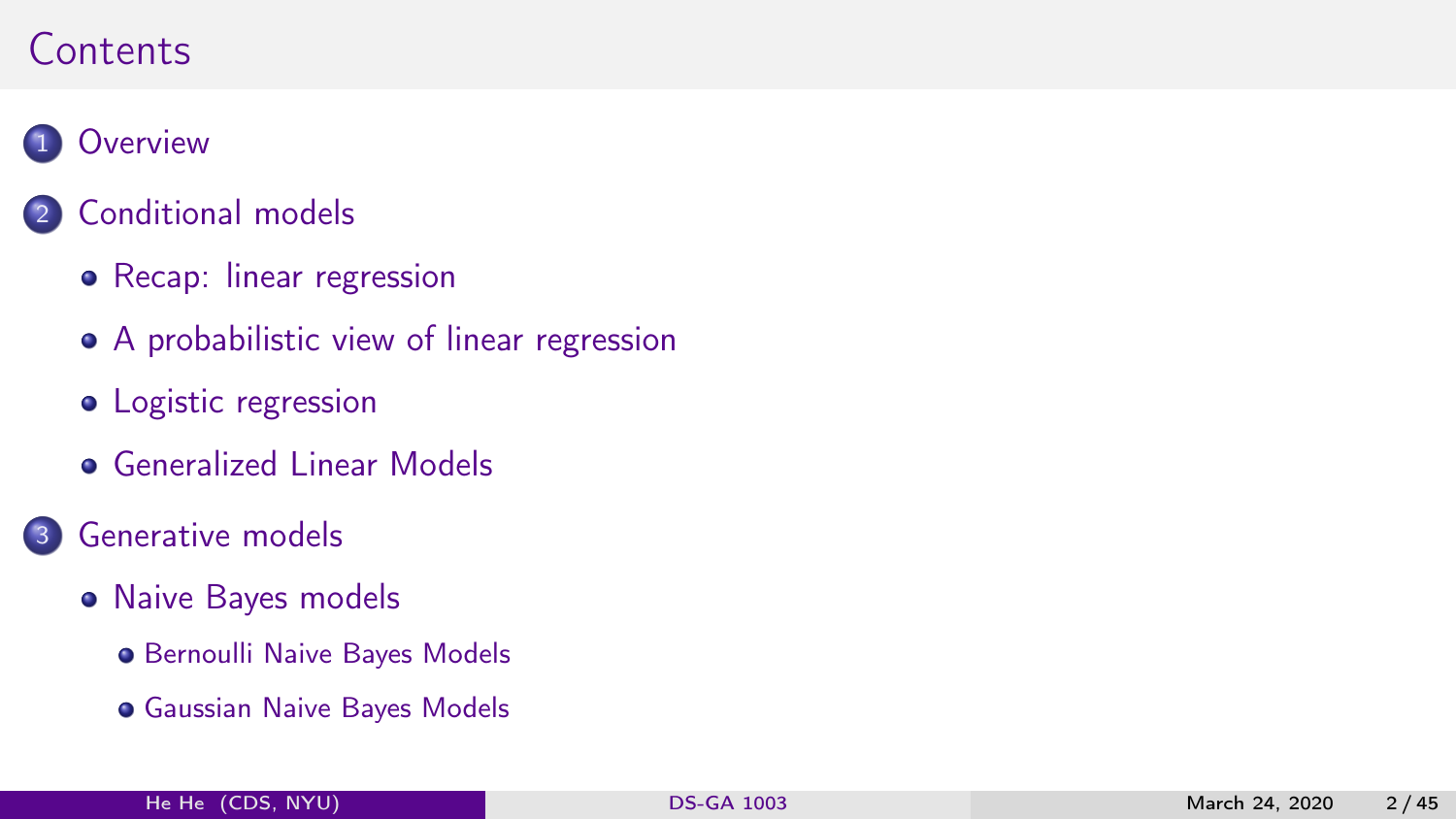## **Logistics**

- Midterm (also see announcement on Brightspace)
	- Date and time: March 8 5pm-7pm ET
	- Location: remote on Gradescope; you will need to submit a pdf file or photos of your solution
	- Format: open book/notes but no internet
	- Coverage: up to kernel methods (not including this week)
	- **e** Review: this week's lab
	- Difficulty: easier than last year
- Homeworks: the number of questions will be reduced for future homeworks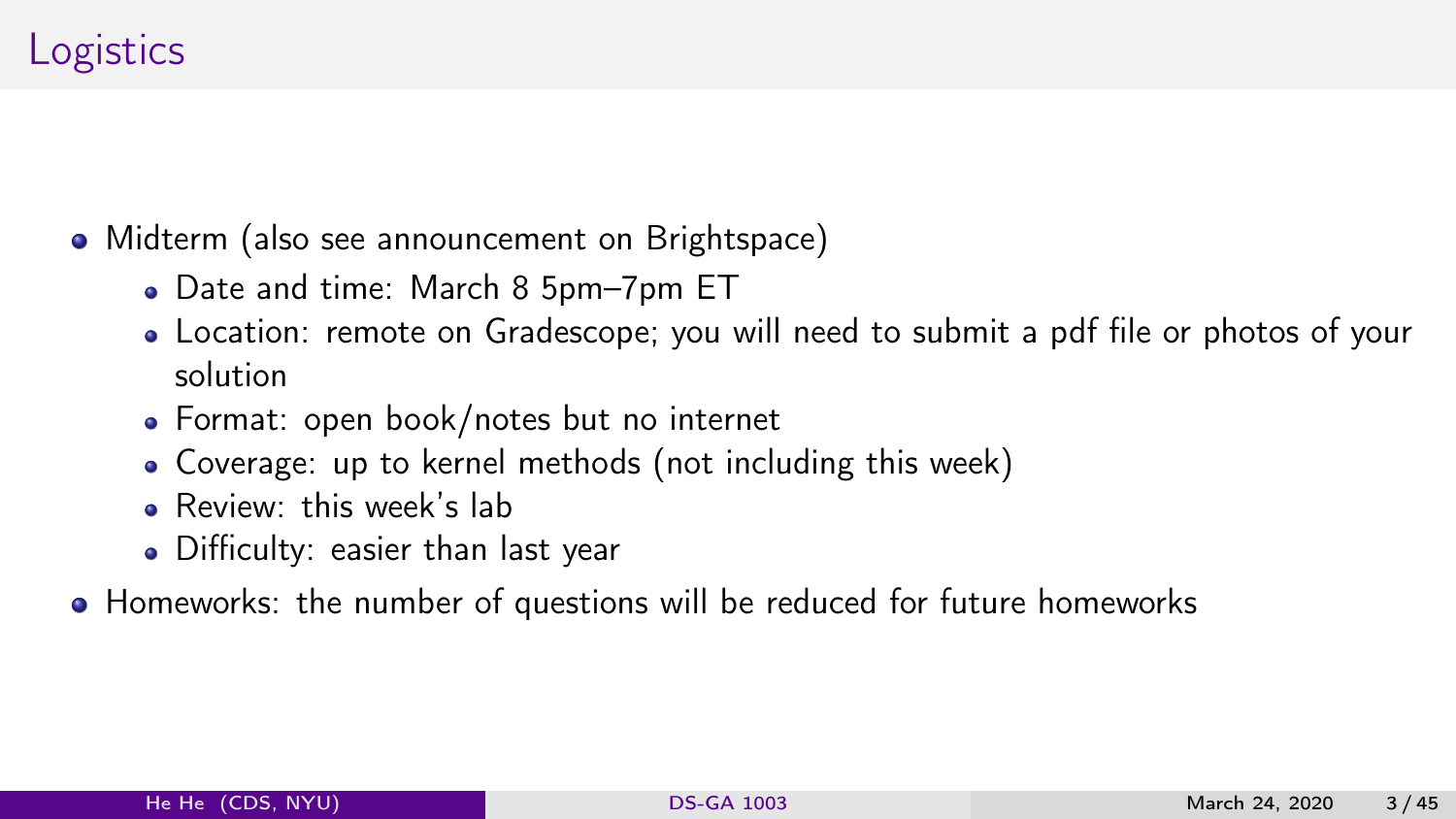## <span id="page-3-0"></span>**[Overview](#page-3-0)**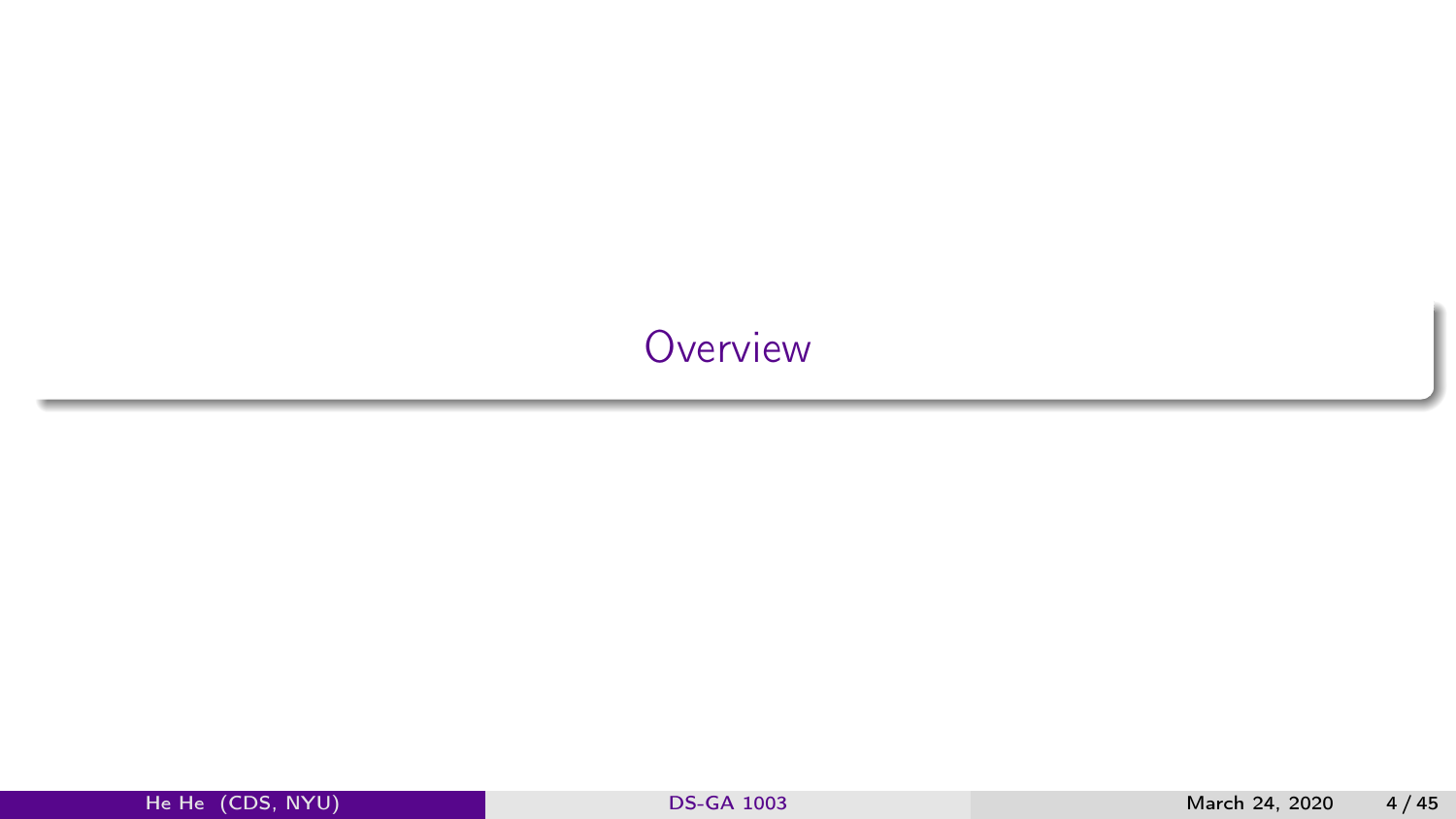- A unified framework that covers many models, e.g., linear regression, logistic regression
- Learning as statistical inference
- Principled ways to incorporate your belief on the data generating distribution (inductive biases)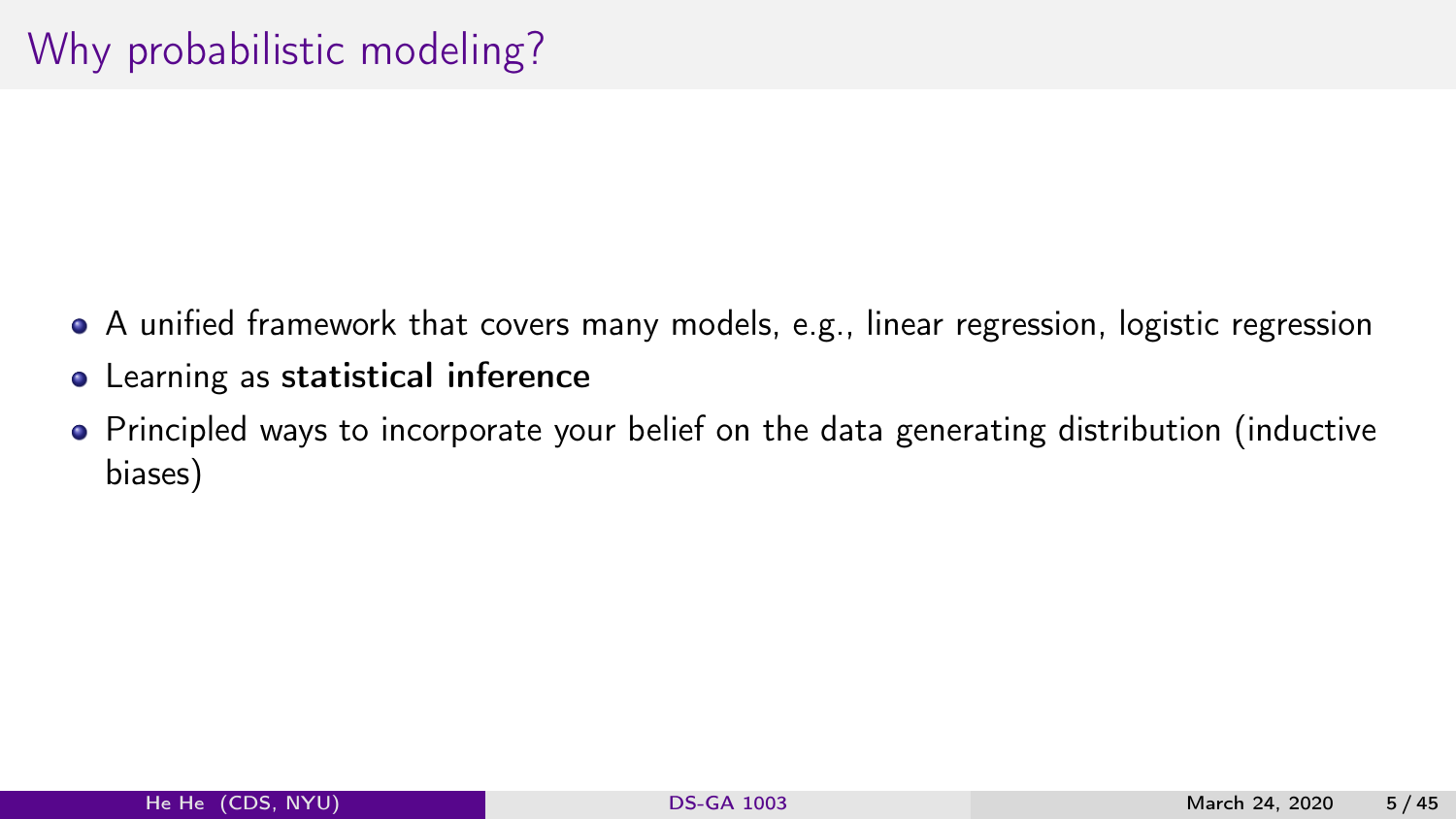- Two ways to model how the data is generated:
	- Conditional:  $p(y|x)$
	- Generative:  $p(x, y)$
- How to estimate the parameters of our model? Maximum likelihood estimation.
- Compare and contrast conditional and generative models.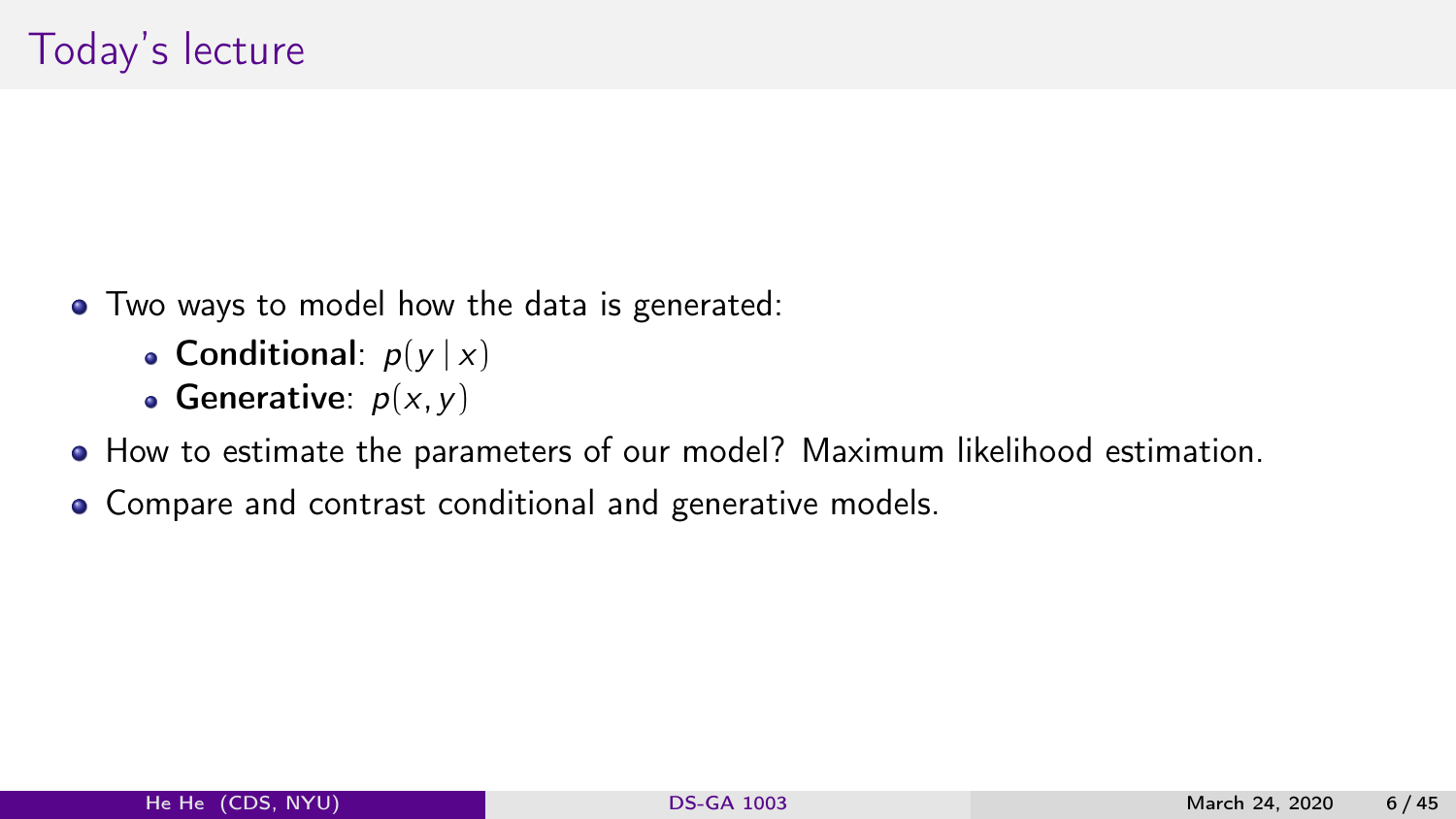## <span id="page-6-0"></span>[Conditional models](#page-6-0)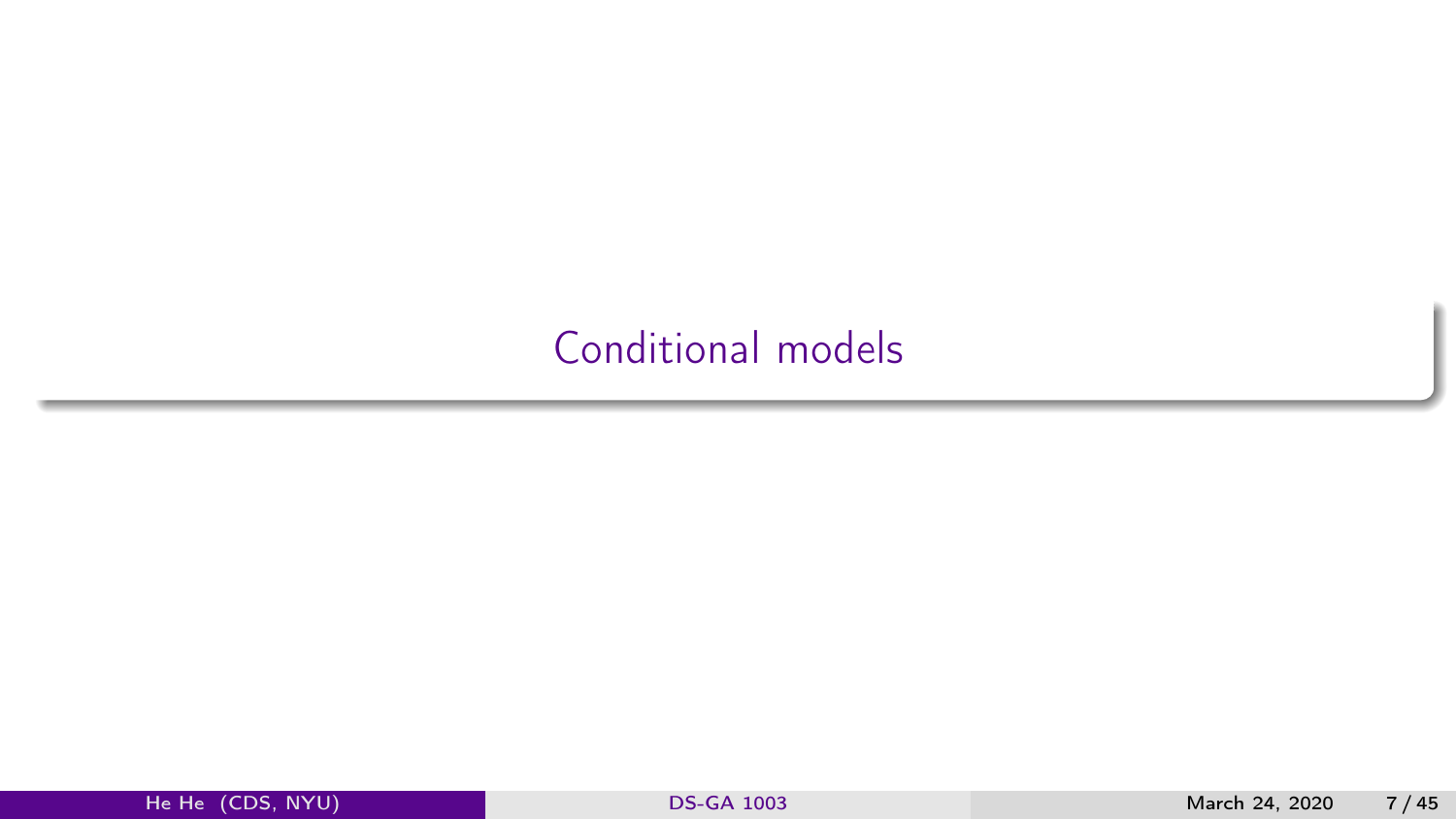<span id="page-7-0"></span>Linear regression is one of the most important methods in machine learning and statistics.

Goal: Predict a real-valued target  $\gamma$  (also called response) from a vector of features x (also called covariates).

#### Examples:

- Predicting house price given location, condition, build year etc.
- Predicting medical cost of a person given age, sex, region, BMI etc.
- Predicting age of a person based on their photos.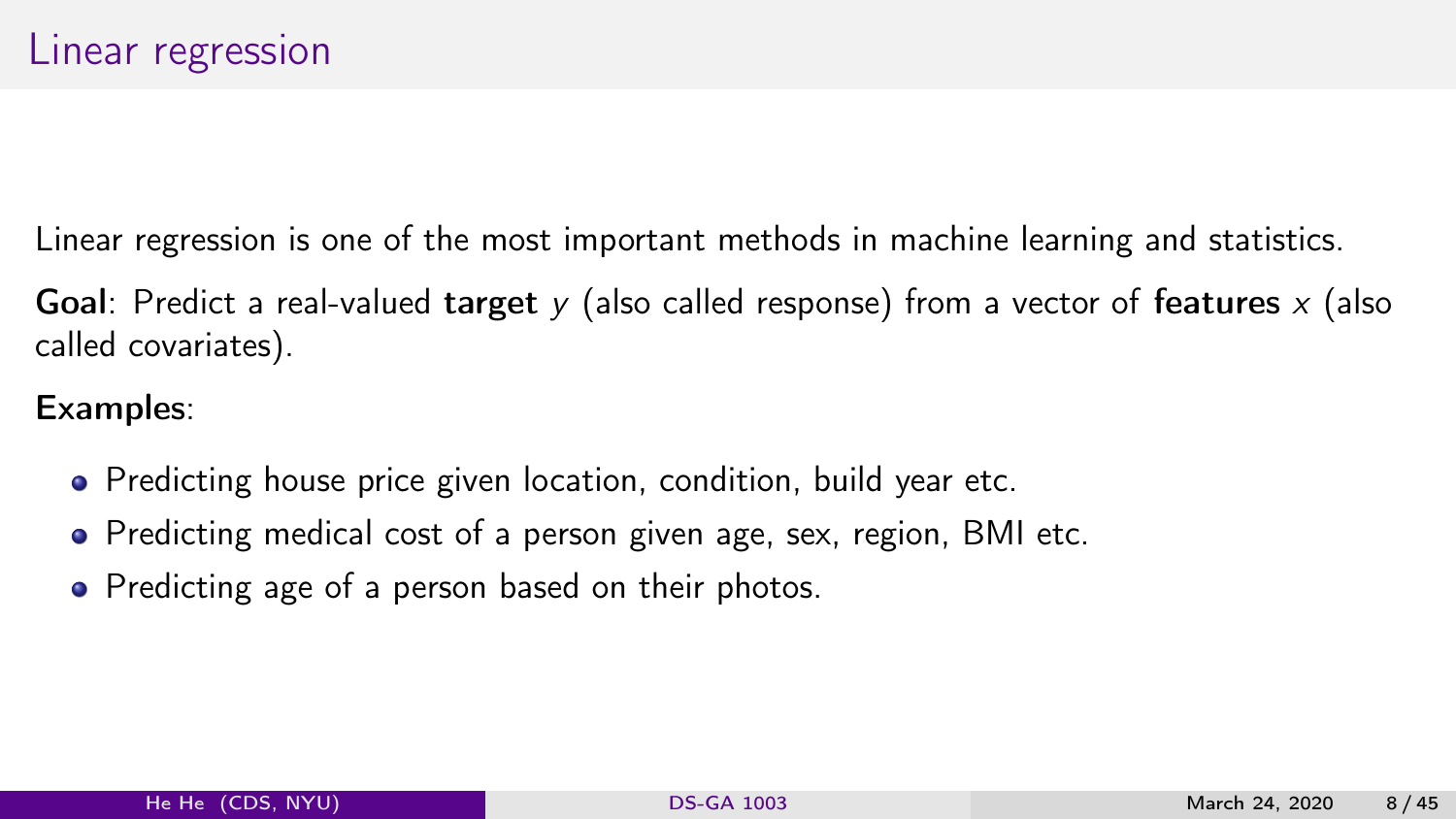#### Problem setup

Data Training examples  $\mathcal{D} = \{(x^{(n)}, y^{(n)})\}_{n=1}^N$ , where  $x \in \mathbb{R}^d$  and  $y \in \mathbb{R}$ . Model A linear function h (parametrized by  $\theta$ ) to predict y from x:

$$
h(x) = \sum_{i=0}^{d} \theta_i x_i = \theta^T x,
$$
 (1)

where  $\theta \in \mathbb{R}^d$  are the **parameters** (also called weights).

Note that

- We incorporate the bias term (also called the intercept term) into x (i.e.  $x_0 = 1$ ).
- We use superscript to denote the example id and subscript to denote the dimension id.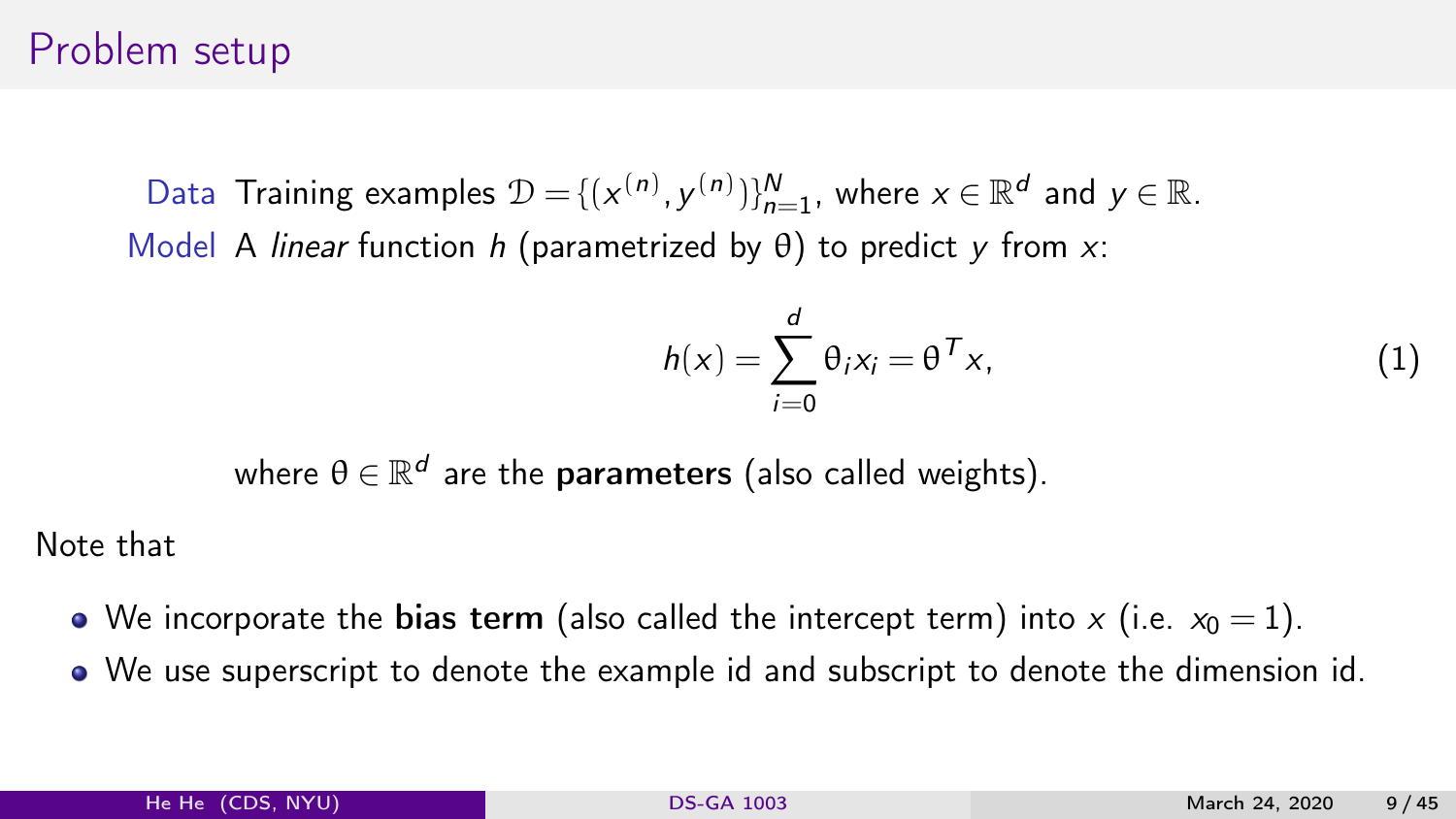#### Parameter estimation

Loss function We estimate  $\theta$  by minimizing the squared loss (the least square method):

$$
J(\theta) = \frac{1}{N} \sum_{n=1}^{N} \left( y^{(n)} - \theta^{T} x^{(n)} \right)^2.
$$
 (empirical risk) (2)

- Matrix form  $\bullet$  Let  $X \in \mathbb{R}^{N \times d}$  be the design matrix whose rows are input features. Let  $y \in \mathbb{R}^N$  be the vector of all targets.
	- We want to solve

$$
\hat{\theta} = \underset{\theta}{\arg\min} (X\theta - y)^T (X\theta - y). \tag{3}
$$

Solution Closed-form solution:  $\hat{\theta} = (X^T X)^{-1} X^T y$ .

#### Review questions

- Derive the solution for linear regression.
- What if  $X^{\mathcal{T}}X$  is not invertible?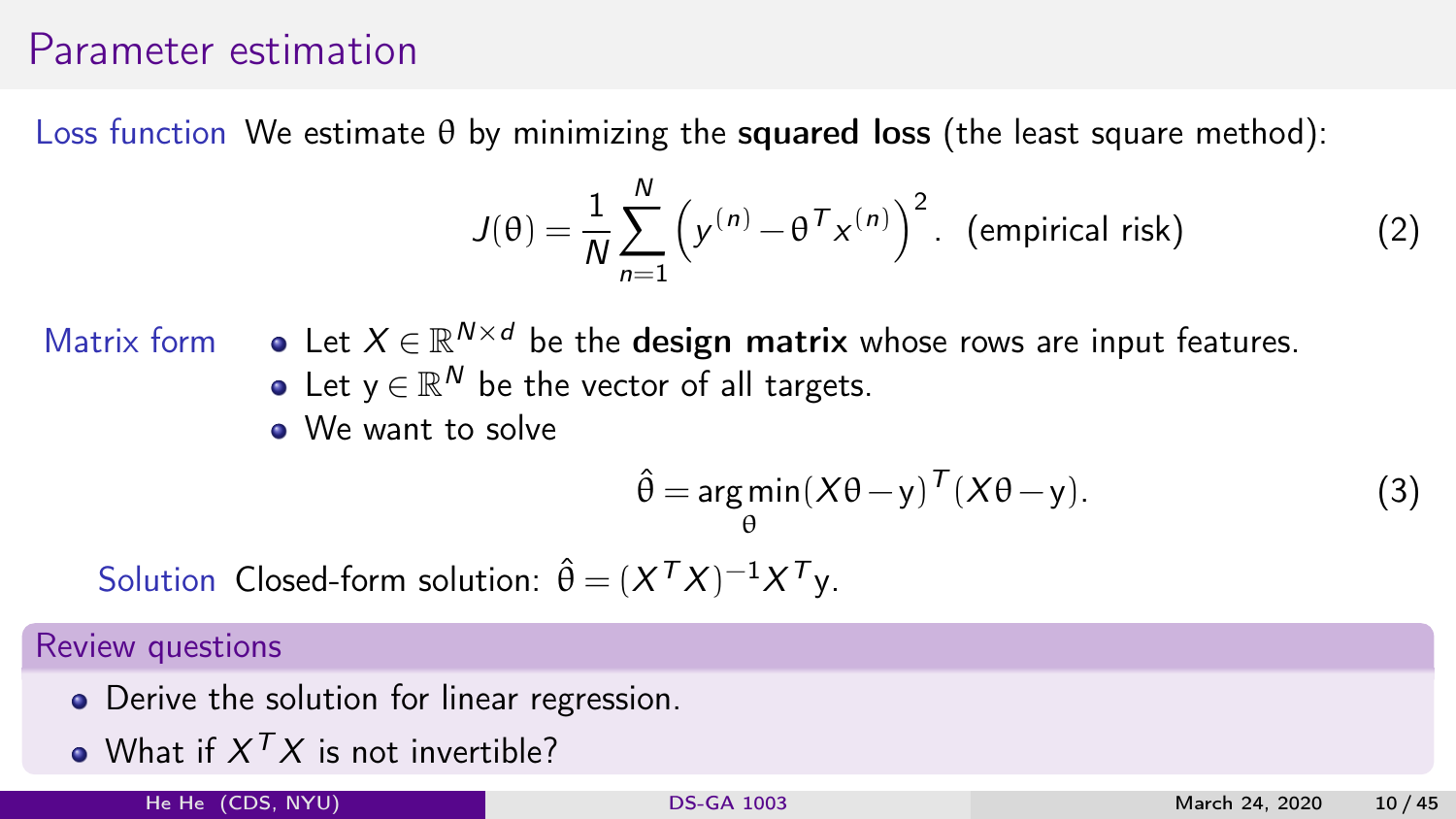We've seen

- Linear regression: response is a linear function of the inputs
- Estimate parameters by minimize the squared loss

But...

- Why squared loss is a reasonable choice for regression problems?
- What assumptions are we making on the data? (inductive bias)

Next,

Derive linear regression from a probabilistic modeling perspective.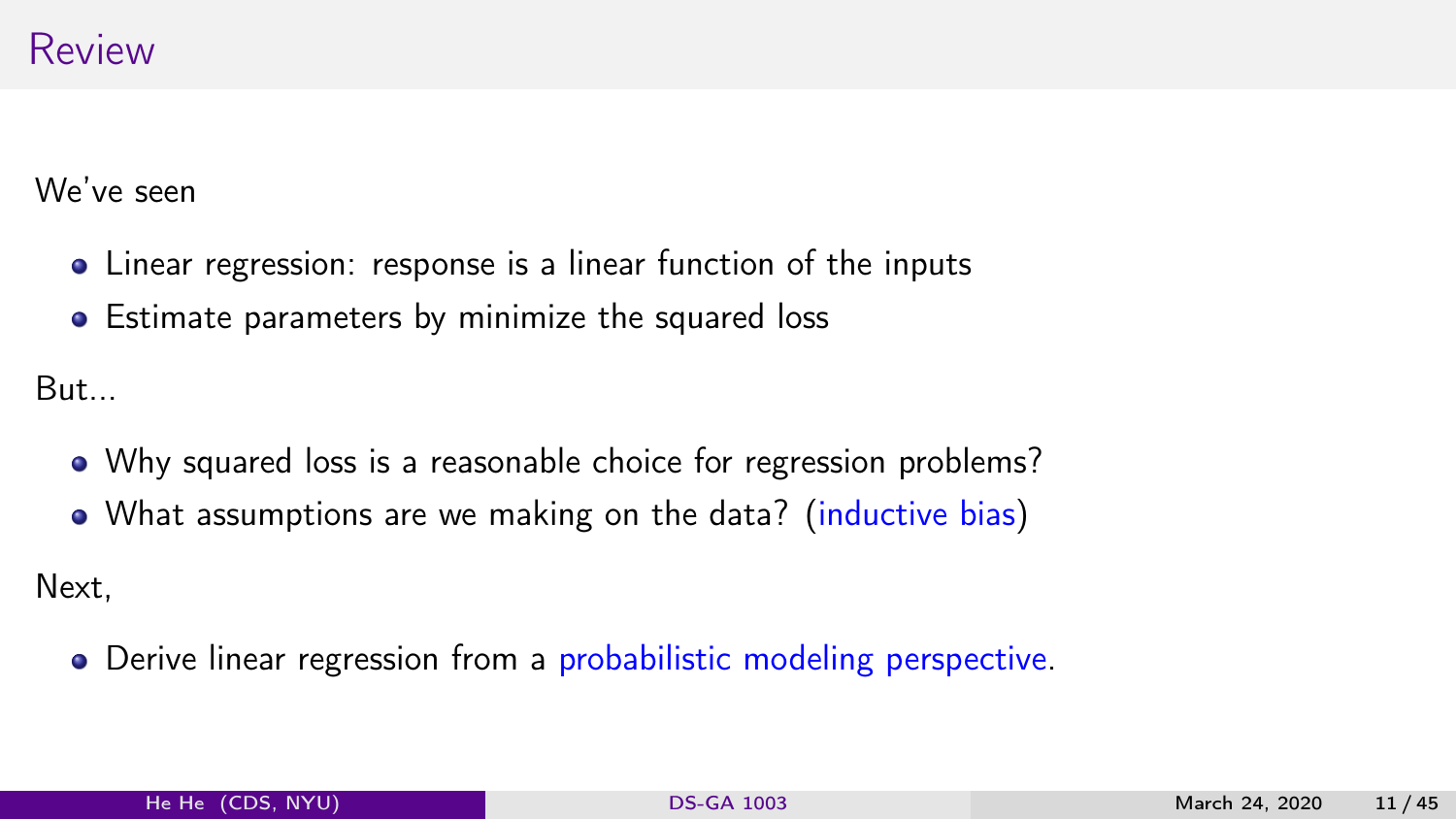#### <span id="page-11-0"></span>Assumptions in linear regression

 $\bullet$  x and y are related through a linear function:

$$
y = \theta^T x + \epsilon, \tag{4}
$$

where  $\epsilon$  is the residual error capturing all unmodeled effects (e.g., noise). • The errors are distributed *iid* (independently and identically distributed):

$$
\epsilon \sim \mathcal{N}(0, \sigma^2). \tag{5}
$$

What's the distribution of  $Y | X = x?$ 

$$
p(y \mid x; \theta) = \mathcal{N}(\theta^T x, \sigma^2). \tag{6}
$$

Imagine putting a Gaussian bump around the output of the linear predictor.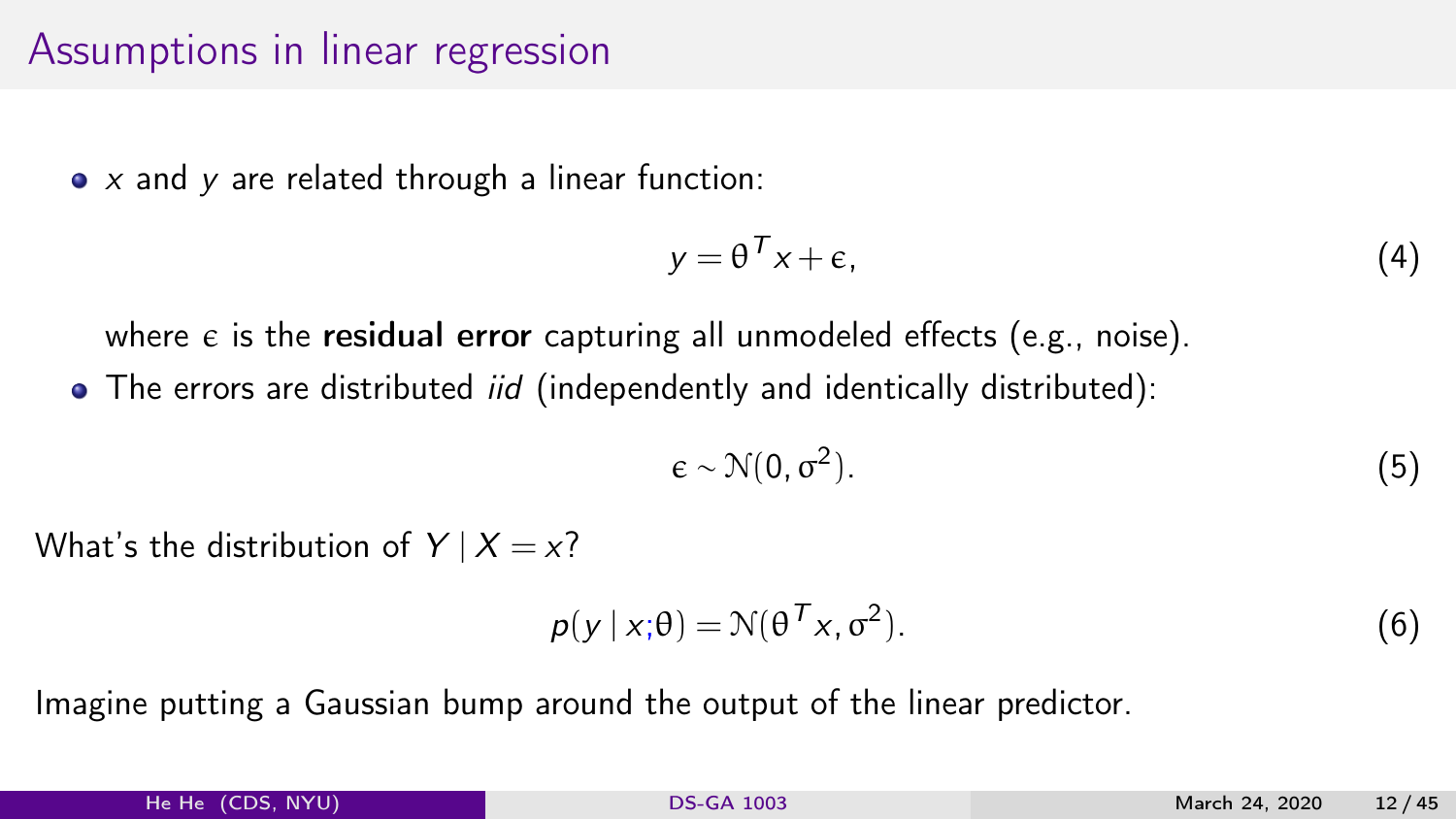Given a probabilistic model and a dataset  $\mathcal{D}$ , how to estimate the model parameters  $\theta$ ?

The maximum likelihood principle says that we should maximize the (conditional) likelihood of the data:

$$
L(\theta) \stackrel{\text{def}}{=} p(\mathcal{D}; \theta)
$$
  
= 
$$
\prod_{n=1}^{N} p(y^{(n)} | x^{(n)}; \theta).
$$
 (examples are distributed *iid*) (8)

In practice, we maximize the log likelihood  $\ell(\theta)$ , or equivalently, minimize the negative log likelihood (NLL).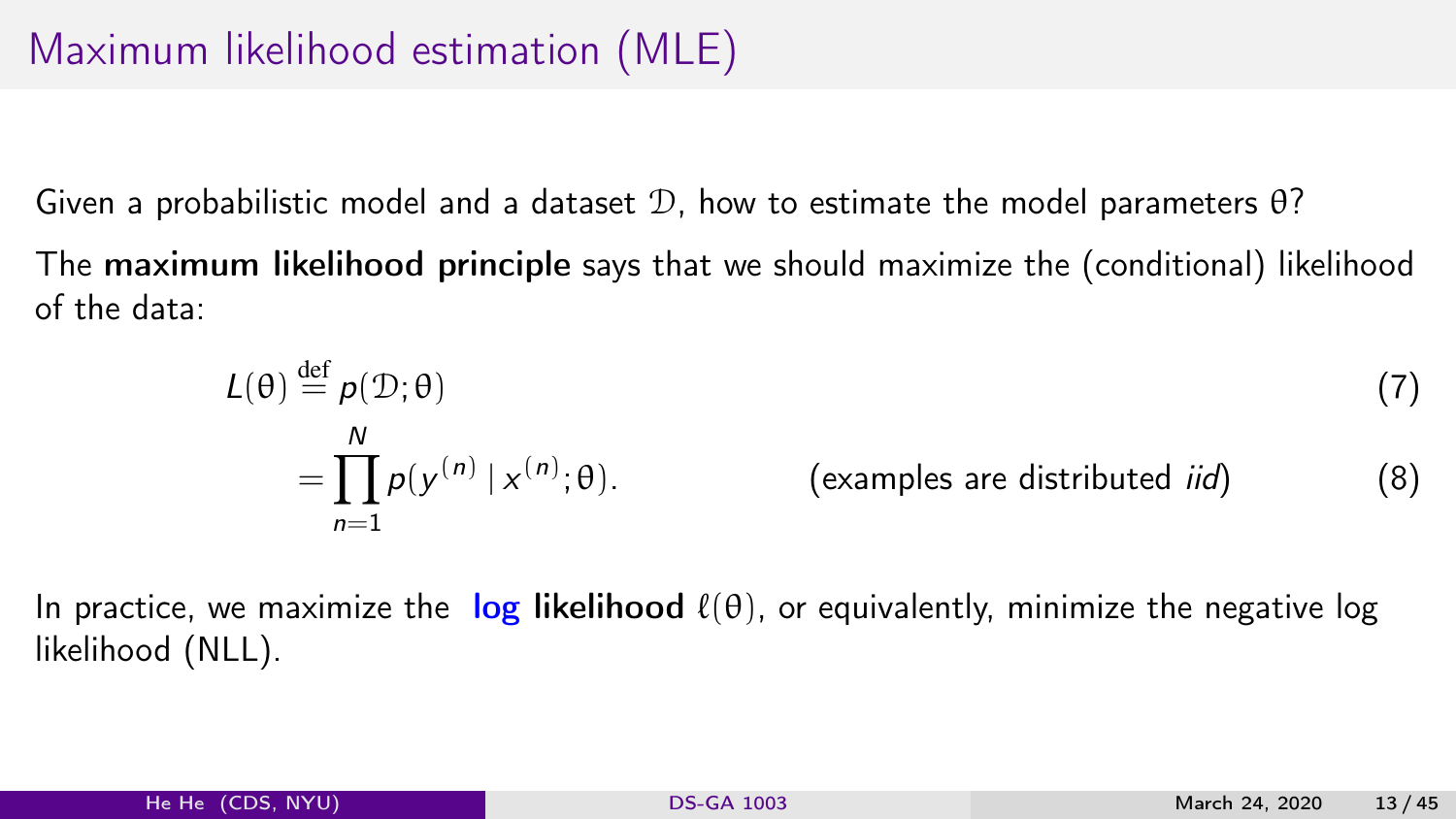#### MLE for linear regression

Let's find the MLE solution for our model. Recall that  $Y | X = x \sim \mathcal{N}(\theta^T x, \sigma^2)$ .

$$
\ell(\theta) \stackrel{\text{def}}{=} \log L(\theta) \tag{9}
$$
\n
$$
= \log \prod_{n=1}^{N} p(y^{(n)} | x^{(n)}; \theta) \tag{10}
$$
\n
$$
= \sum_{n=1}^{N} \log p(y^{(n)} | x^{(n)}; \theta) \tag{11}
$$
\n
$$
= \sum_{n=1}^{N} \log \frac{1}{\sqrt{2\pi}\sigma} \exp \left( -\frac{\left( y^{(n)} - \theta^{T} x^{(n)} \right)^{2}}{2\sigma^{2}} \right) \tag{12}
$$
\n
$$
= N \log \frac{1}{\sqrt{2\pi}\sigma} - \frac{1}{2\sigma^{2}} \sum_{n=1}^{N} \left( y^{(n)} - \theta^{T} x^{(n)} \right)^{2} \tag{13}
$$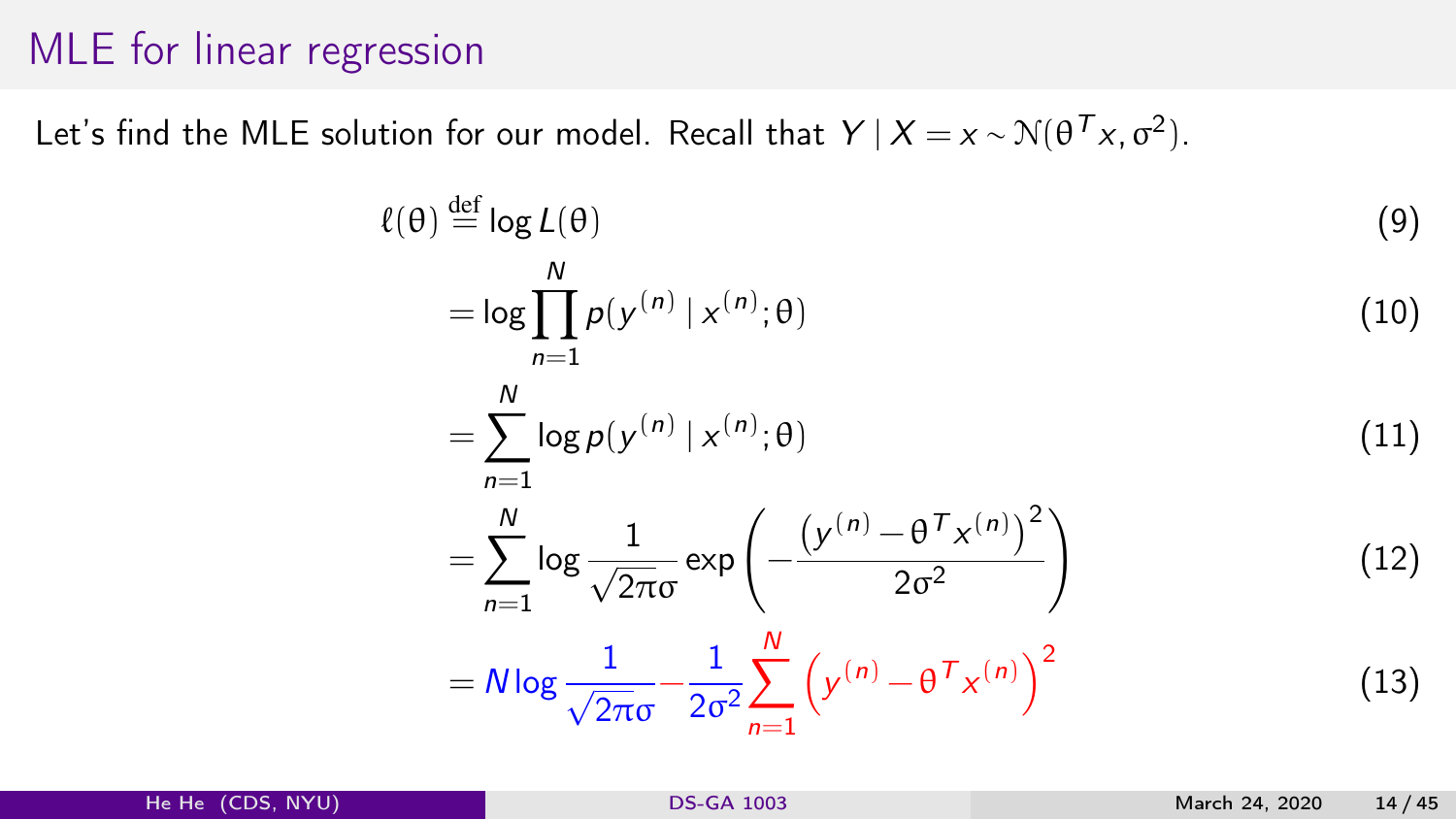Recall that we obtained the normal equation by setting the derivative of the squared loss to zero. Now let's compute the derivative of the likelihood w.r.t. the parameters.

$$
\ell(\theta) = N \log \frac{1}{\sqrt{2\pi}\sigma} - \frac{1}{2\sigma^2} \sum_{n=1}^{N} \left( y^{(n)} - \theta^T x^{(n)} \right)^2
$$
\n
$$
\frac{\partial \ell}{\partial \theta_i} = -\frac{1}{\sigma^2} \sum_{n=1}^{N} \left( y^{(n)} - \theta^T x^{(n)} \right) x_i^{(n)}.
$$
\n(15)

(Spoiler: we will see this form again.)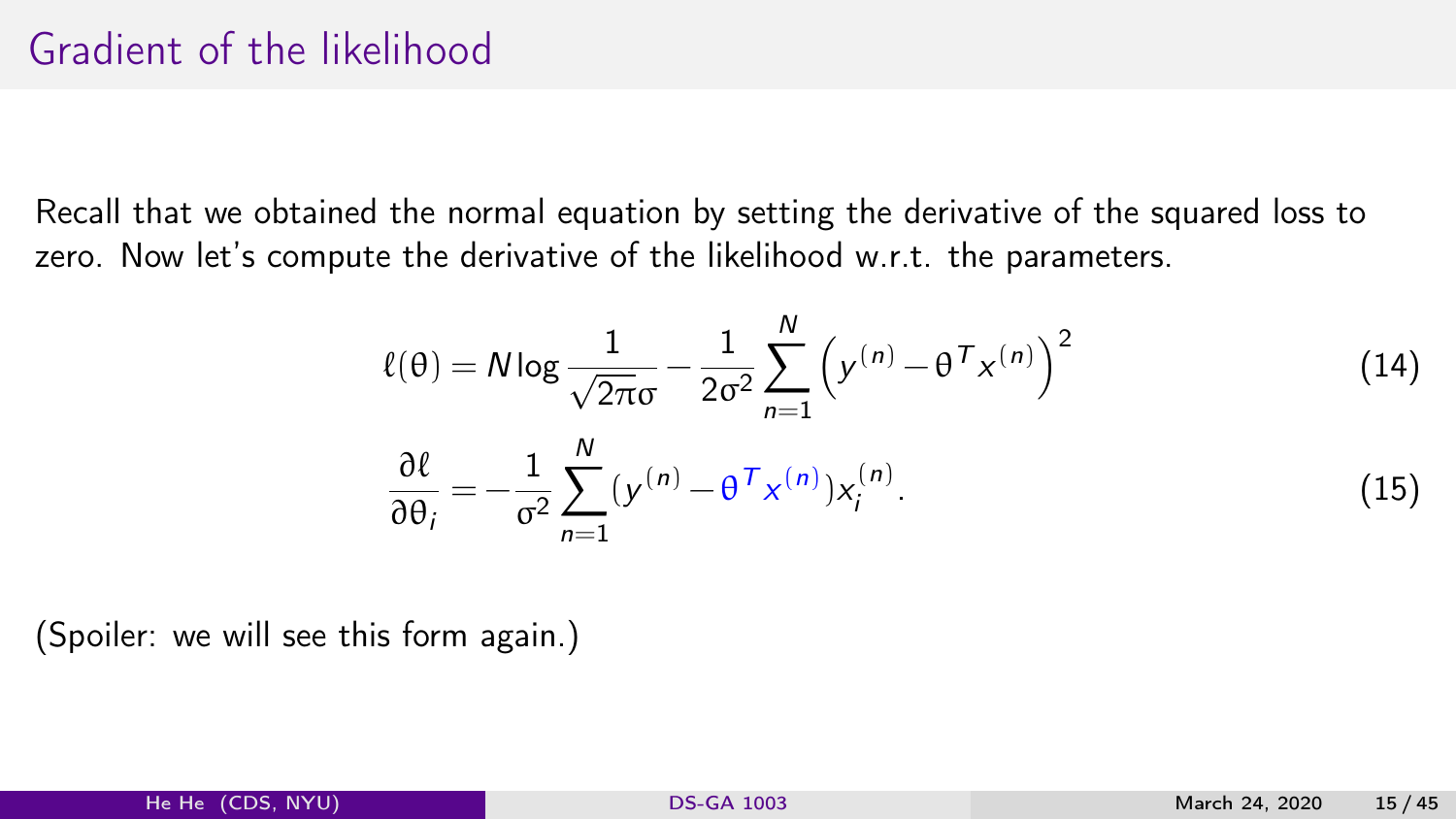We've seen

- Linear regression assumes that  $Y | X = x$  follows a Gaussian distribution
- MLE of linear regression is equivalent to the least square method

However,

- Sometimes Gaussian distribution is not a reasonable assumption, e.g., classification
- Can we use the same modeling approach for other prediction tasks?

Next,

• Derive logistic regression for classification.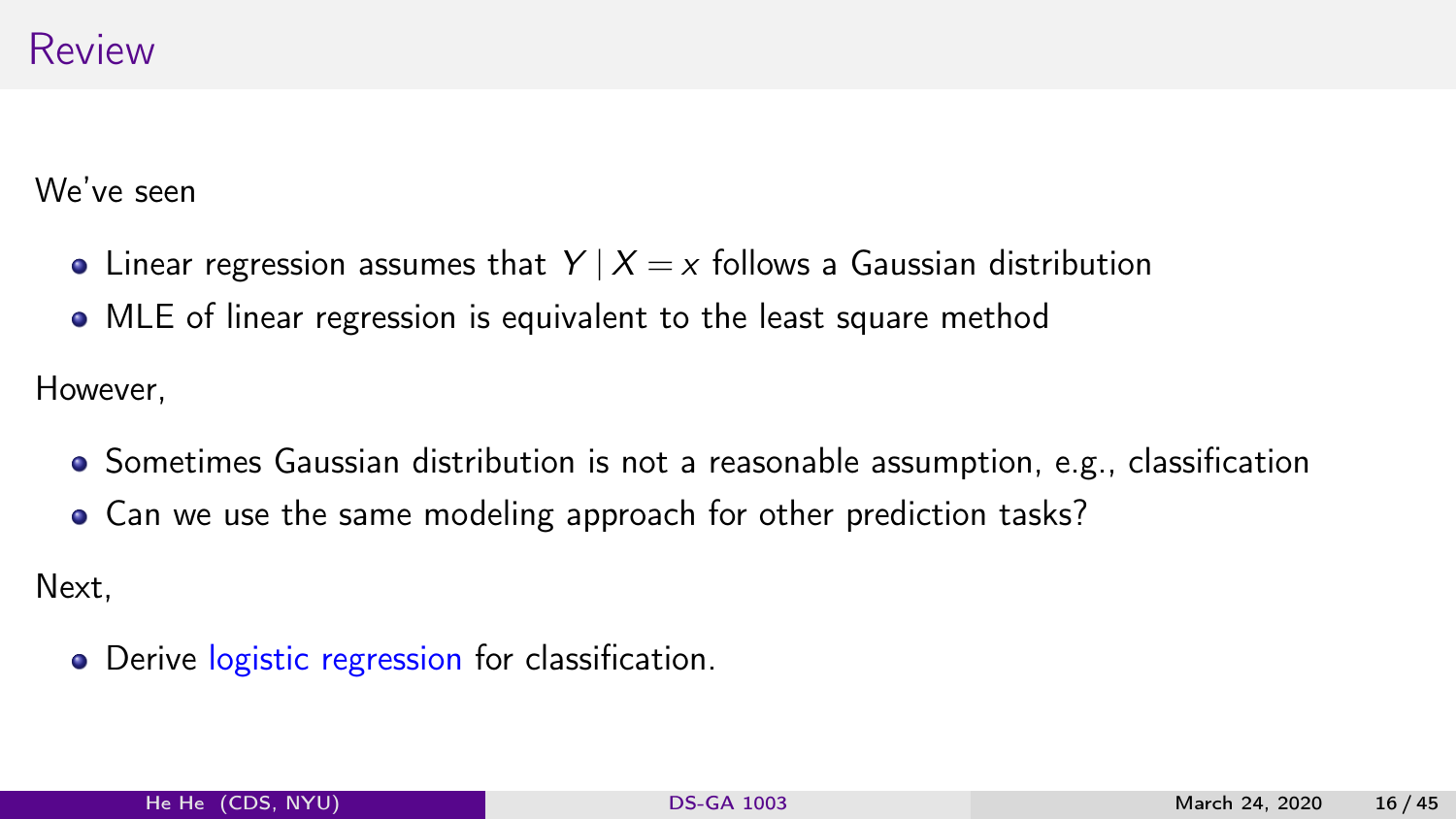## <span id="page-16-0"></span>Assumptions in logistic regression

Consider binary classification where  $Y \in \{0,1\}$ . What should be the distribution  $Y | X = x$ ? We model  $p(y | x)$  as a Bernoulli distribution:

$$
p(y \mid x) = h(x)^{y} (1 - h(x))^{1 - y}.
$$
 (16)

How should we parameterize  $h(x)$ ?

- What is  $p(y = 1 | x)$  and  $p(y = 0 | x)$ ?  $h(x) \in (0, 1)$ .
- What is the mean of  $Y | X = x$ ?  $h(x)$ . (Think how we parameterize the mean in linear regression)
- Need a function  $f$  to map the linear predictor  $\theta^{\mathcal{T}} x$  in  $\mathbb R$  to  $(0,1)$ :

$$
f(\eta) = \frac{1}{1 + e^{-\eta}}
$$
 logistic function (17)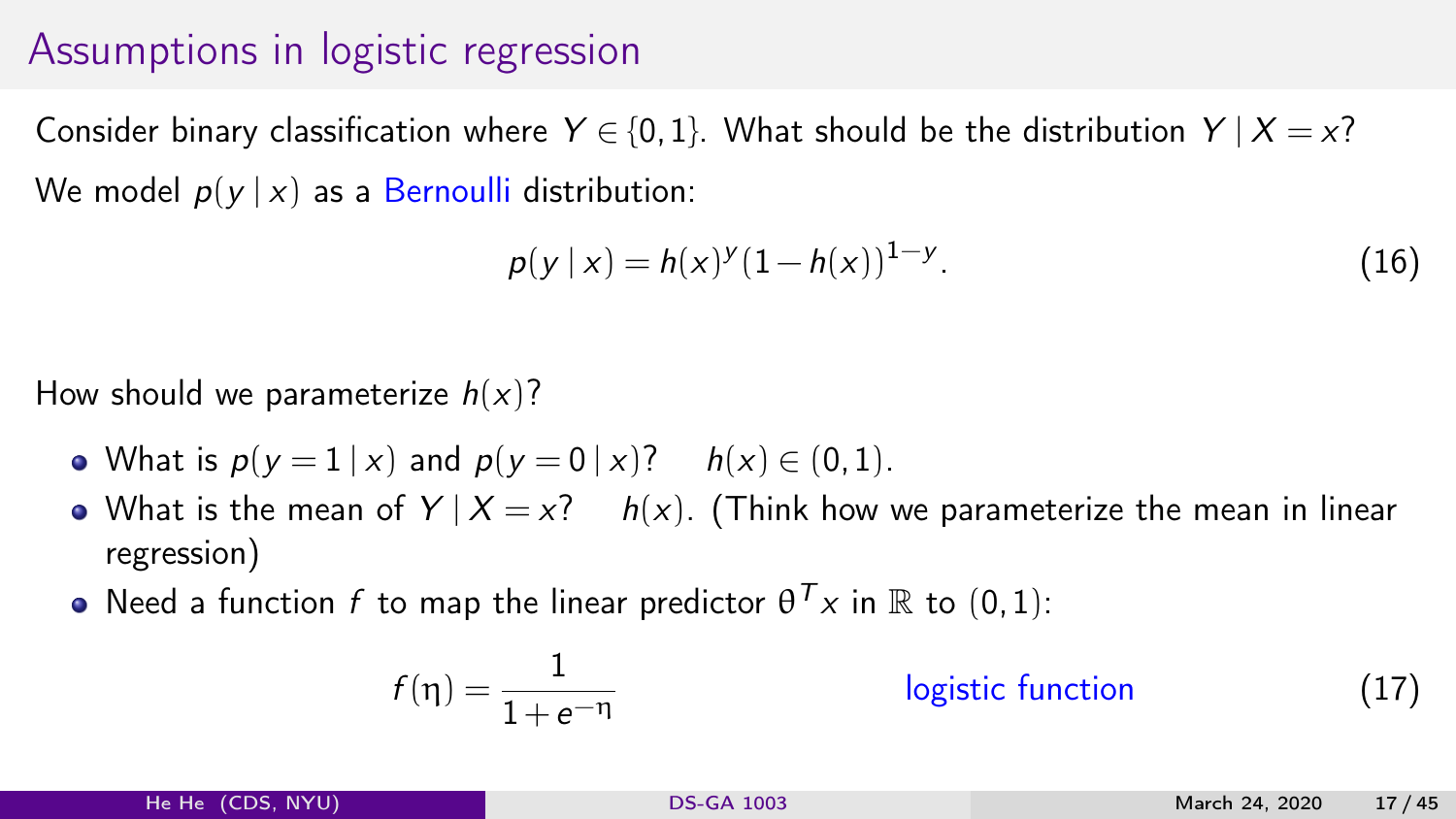#### Logistic regression



- $p(y | x) = \text{Bernoulli}(f(\theta^T x)).$
- When do we have  $p(y = 1 | x) = 1$  and  $p(y=0 | x) = 1?$
- Exercise: show that the log odds is

$$
\log \frac{p(y=1|x)}{p(y=0|x)} = \theta^T x. \qquad (18)
$$

 $\implies$  linear decision boundary (19)

• How do we extend it to multiclass classification? (more on this later)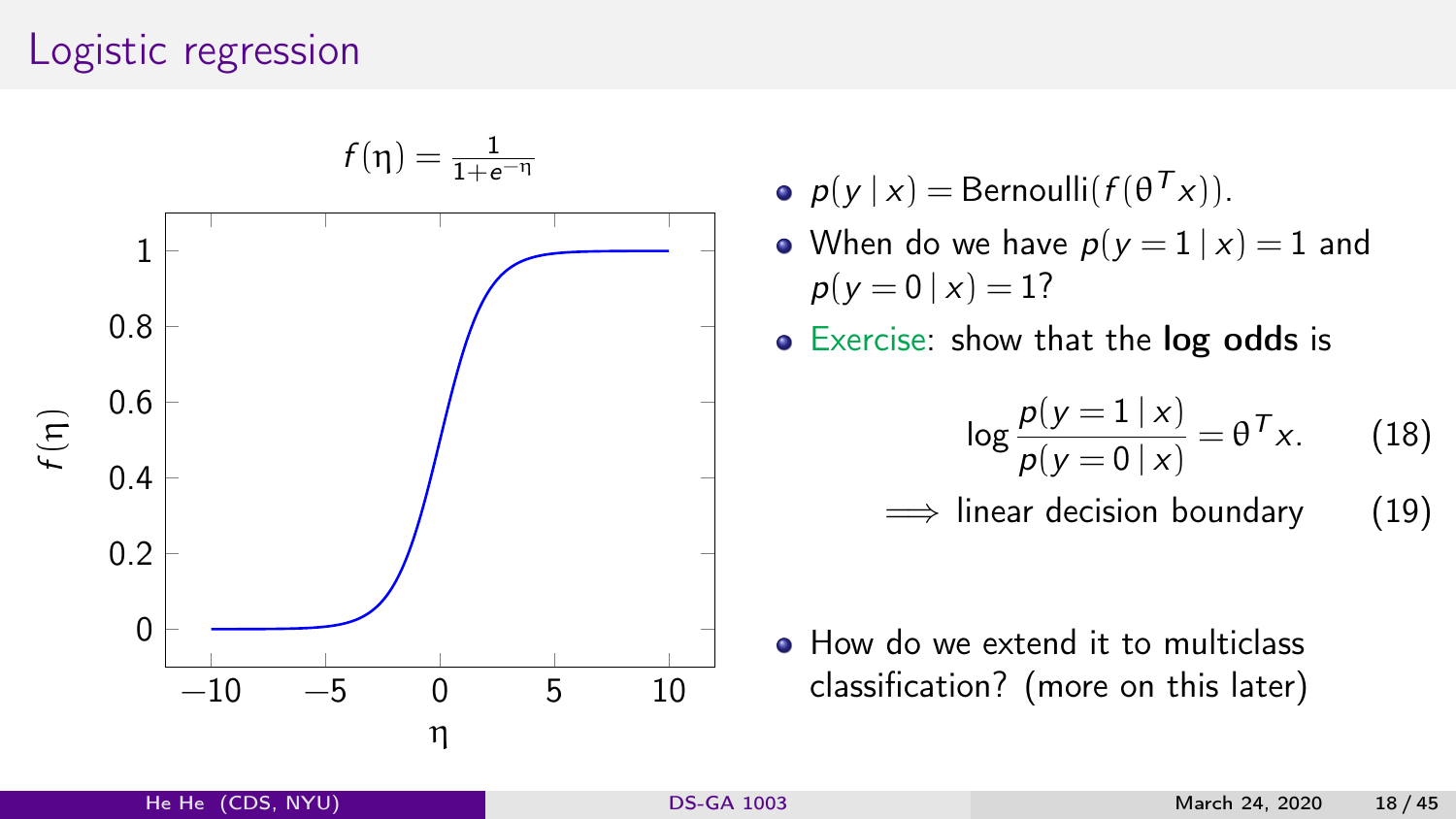## MLE for logistic regression

Similar to linear regression, let's estimate θ by maximizing the conditional log likelihood.

$$
\ell(\theta) = \sum_{n=1}^{N} \log p(y^{(n)} | x^{(n)}; \theta)
$$
  
= 
$$
\sum_{n=1}^{N} y^{(n)} \log f(\theta^{T} x^{(n)}) + (1 - y^{(n)}) \log(1 - f(\theta^{T} x^{(n)}))
$$
 (21)

- **Closed-form solutions are not available.**
- $\bullet$  But, the likelihood is concave—gradient ascent gives us the unique optimal solution.

$$
\theta := \theta + \alpha \nabla_{\theta} \ell(\theta). \tag{22}
$$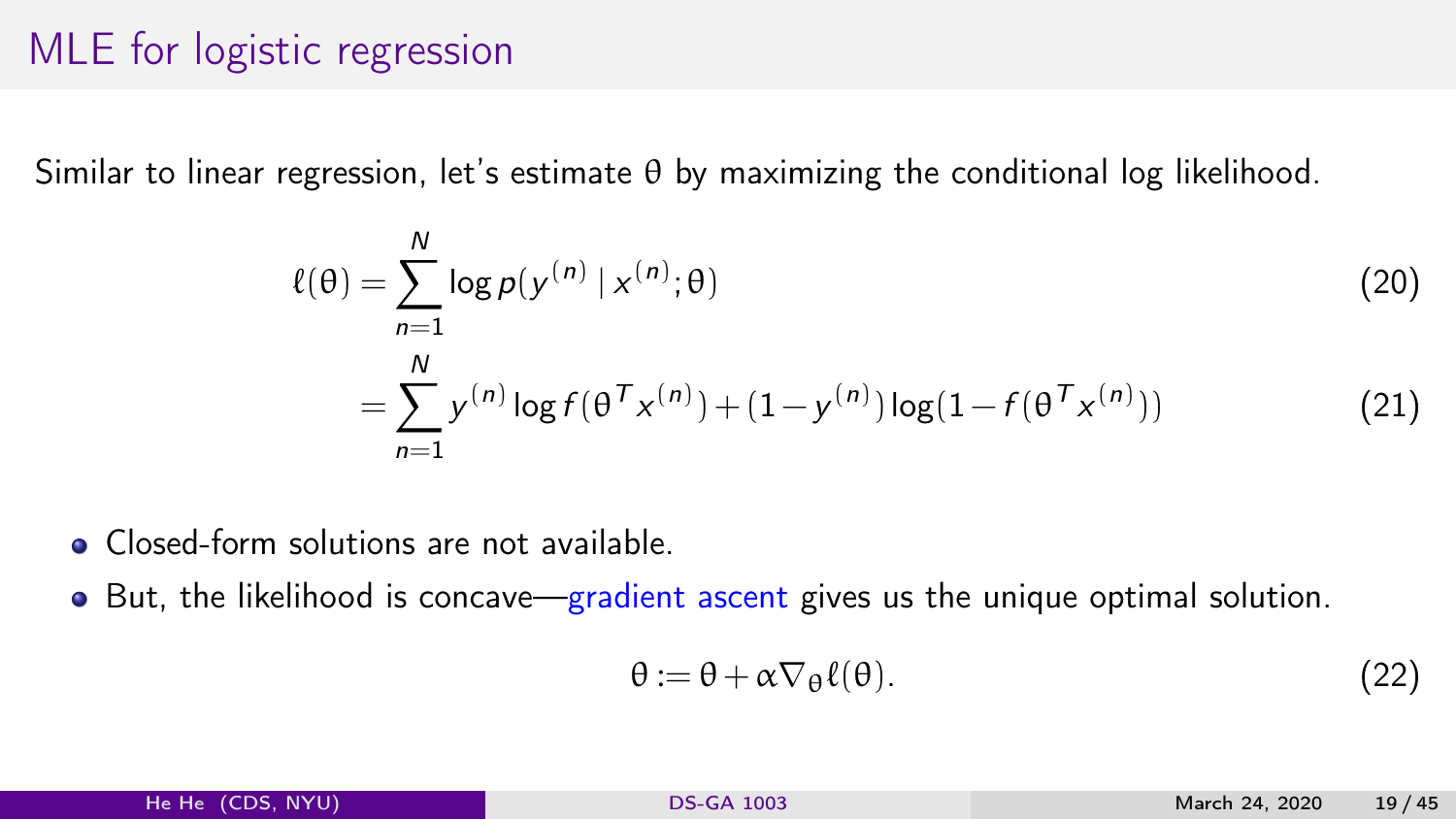## Gradient descent for logistic regression

#### Math review: Chain rule

If z depends on y which itself depends on x, e.g., 
$$
z = (y(x))^2
$$
, then  $\frac{dz}{dx} = \frac{dz}{dy}\frac{dy}{dx}$ .

Likelihood for a single example:  $\ell^n = y^{(n)} \log f(\theta^T x^{(n)}) + (1 - y^{(n)}) \log(1 - f(\theta^T x^{(n)})).$ 

$$
\frac{\partial \ell^n}{\partial \theta_i} = \frac{\partial \ell^n}{\partial f^n} \frac{\partial f^n}{\partial \theta_i}
$$
\n
$$
= \left(\frac{y^{(n)}}{f^n} - \frac{1 - y^{(n)}}{1 - f^n}\right) \frac{\partial f^n}{\partial \theta_i}
$$
\n
$$
= \left(\frac{y^{(n)}}{f^n} - \frac{1 - y^{(n)}}{1 - f^n}\right) \left(f^n(1 - f^n)x_i^{(n)}\right)
$$
\n
$$
= (y^{(n)} - f^n)x_i^{(n)}
$$
\n
$$
= (y^{(n)} - f^n)x_i^{(n)}
$$
\n
$$
= \sum_{n=1}^N (y^{(n)} - f(\theta^T x_n^{(n)}))x_i^{(n)}.
$$
\nThe full gradient is thus\n
$$
\frac{\partial \ell}{\partial \theta_i} = \sum_{n=1}^N (y^{(n)} - f(\theta^T x_n^{(n)}))x_i^{(n)}.
$$
\n
$$
= \sum_{n=1}^N (y^{(n)} - f(\theta^T x_n^{(n)}))x_i^{(n)}.
$$
\n
$$
= \sum_{n=1}^N (y^{(n)} - f(\theta^T x_n^{(n)}))x_i^{(n)}.
$$
\n
$$
= \sum_{n=1}^N (y^{(n)} - f(\theta^T x_n^{(n)}))x_i^{(n)}.
$$
\n
$$
= \sum_{n=1}^N (y^{(n)} - f(\theta^T x_n^{(n)}))x_i^{(n)}.
$$
\n
$$
= \sum_{n=1}^N (y^{(n)} - f(\theta^T x_n^{(n)}))x_i^{(n)}.
$$
\n
$$
= \sum_{n=1}^N (y^{(n)} - f(\theta^T x_n^{(n)}))x_i^{(n)}.
$$
\n
$$
= \sum_{n=1}^N (y^{(n)} - f(\theta^T x_n^{(n)}))x_i^{(n)}.
$$
\n
$$
= \sum_{n=1}^N (y^{(n)} - f(\theta^T x_n^{(n)}))x_i^{(n)}.
$$
\n
$$
= \sum_{n=1}^N (y^{(n)} - f(\theta^T x_n^{(n)}))x_i^{(n)}.
$$
\n
$$
= \sum_{n=1}^N (y^{(n)} - f(\theta^T x_n^{(n)}))x_i
$$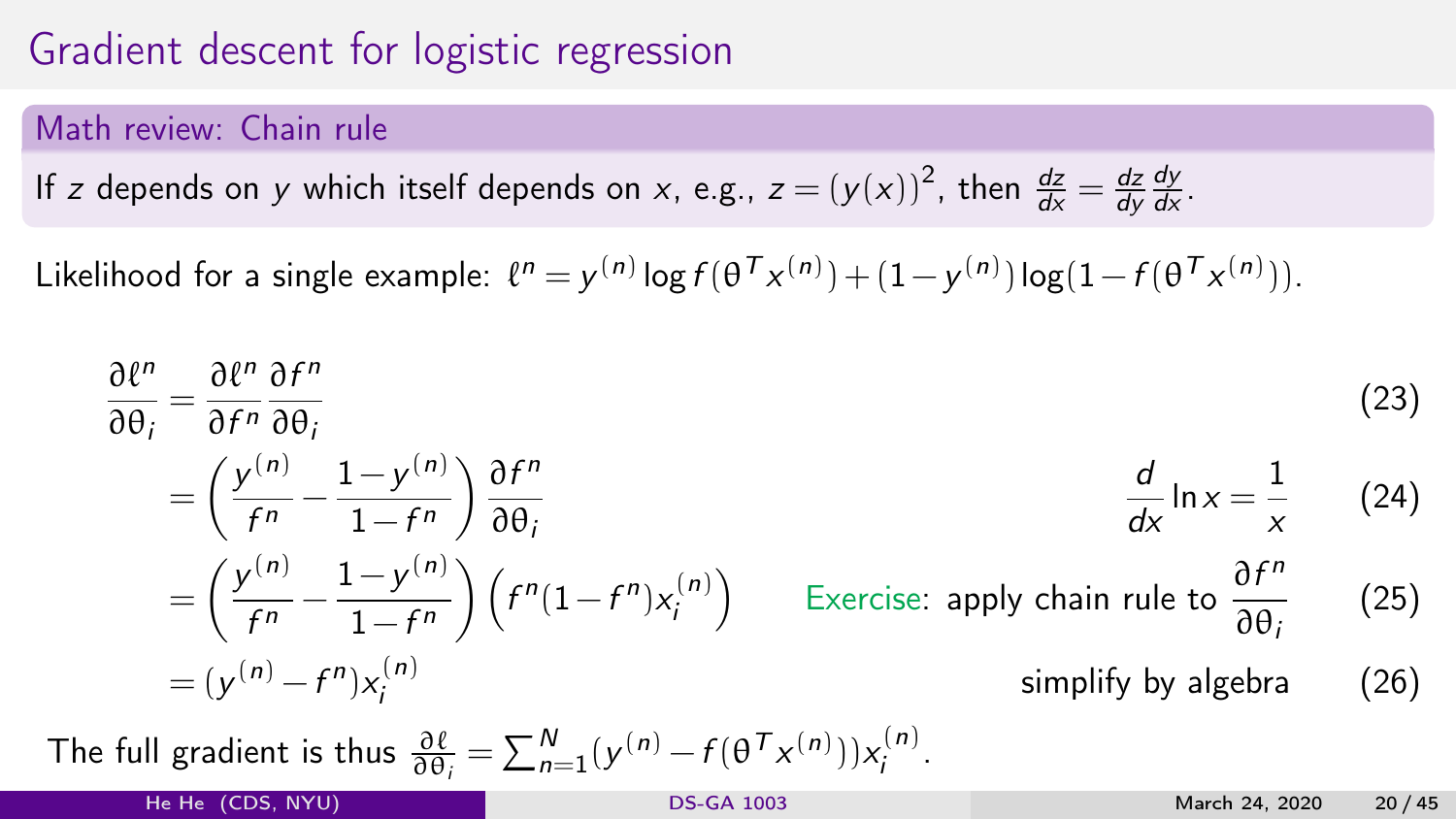#### A closer look at the gradient

$$
\frac{\partial \ell}{\partial \theta_i} = \sum_{n=1}^{N} (y^{(n)} - f(\theta^T x^{(n)})) x_i^{(n)}
$$
(27)

- **Q** Does this look familiar?
- Our derivation for linear regression and logistic regression are quite similar...
- Next, a more general family of models.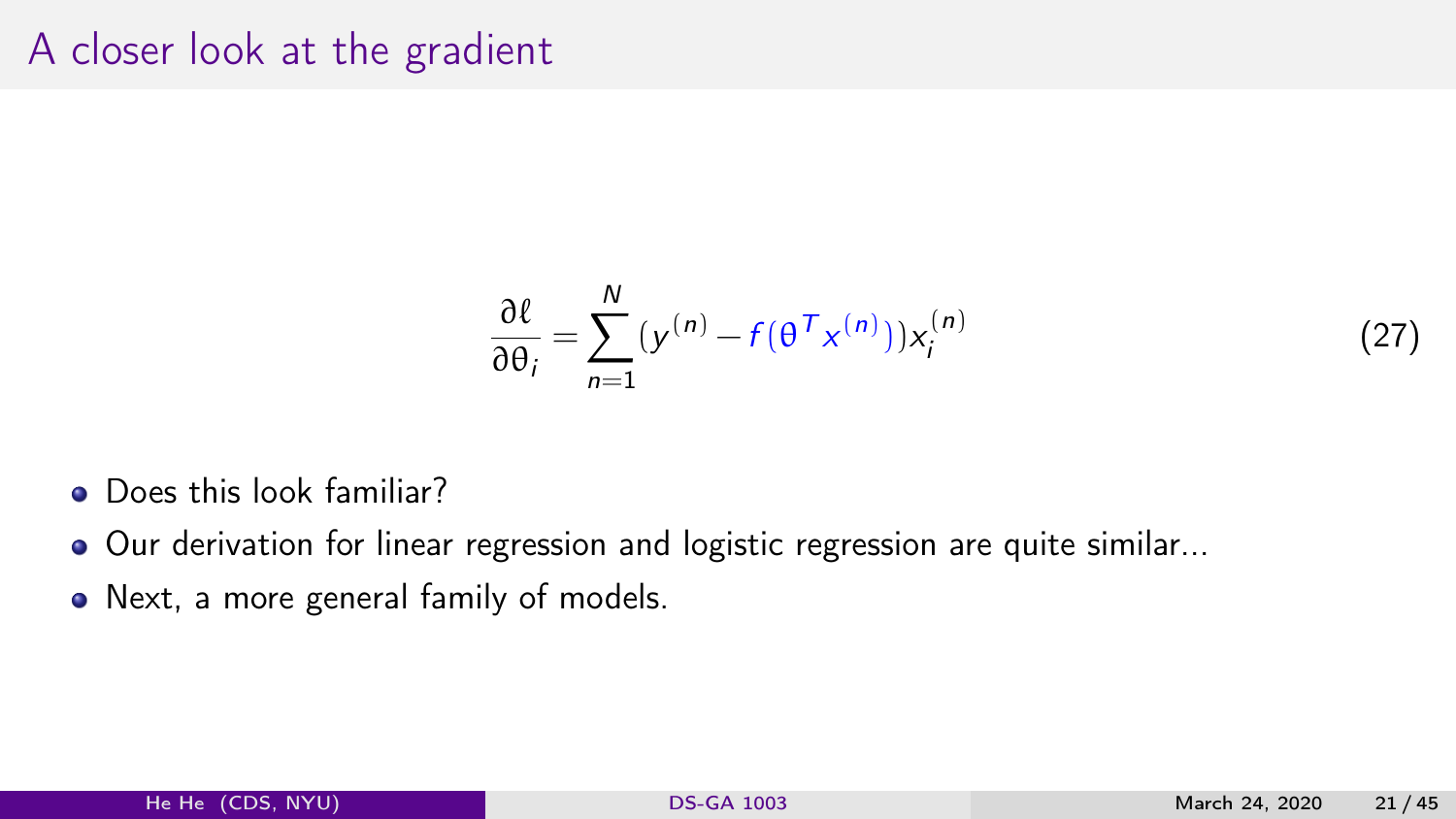## <span id="page-21-0"></span>Compare linear regression and logistic regression

|                                      | linear regression     | logistic regression   |
|--------------------------------------|-----------------------|-----------------------|
| Combine the inputs                   | $\theta^T x$ (linear) | $\theta^T x$ (linear) |
| Output                               | real                  | categorical           |
| Conditional distribution             | Gaussian              | Bernoulli             |
| Transfer function $f(\theta^Tx)$     | identity              | logistic              |
| Mean $\mathbb{E}(Y   X = x; \theta)$ | $f(\theta^Tx)$        | $f(\theta^Tx)$        |

- $\bullet$  x enters through a linear function.
- The main difference between the formulations is due to different conditional distributions.
- Can we generalize the idea to handle other output types, e.g., positive integers?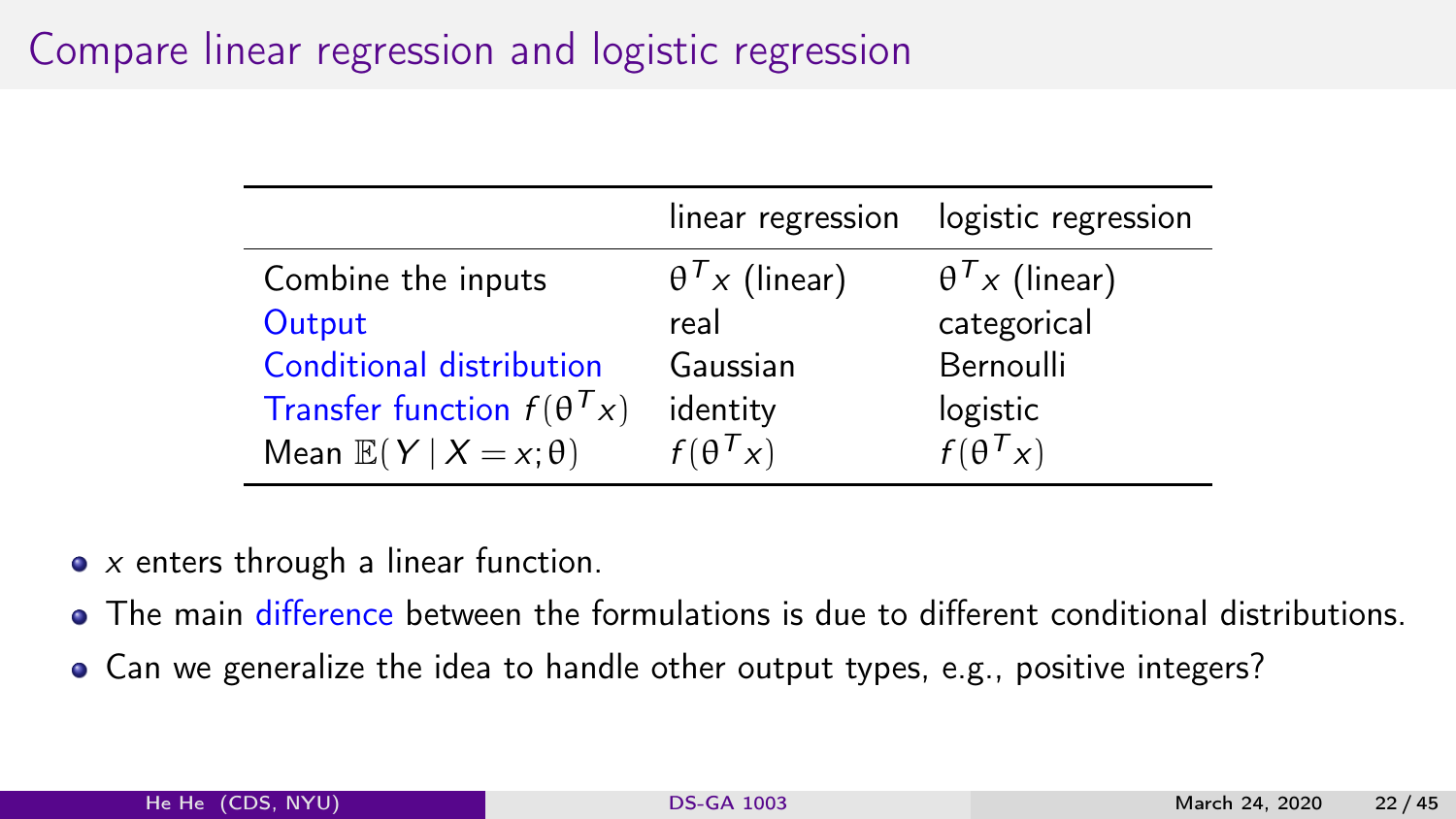### Construct a generalized regression model

**Task:** Given x, predict  $p(y | x)$ 

Modeling:

- Choose a parametric family of distributions  $p(y; \theta)$  with parameters  $\theta \in \Theta$
- Choose a transfer function that maps a linear predictor in  $\mathbb R$  to  $\Theta$

$$
\underbrace{x}_{\in \mathbb{R}^d} \mapsto \underbrace{w^T x}_{\in \mathbb{R}} \mapsto \underbrace{f(w^T x)}_{\in \Theta} = \theta, \tag{28}
$$

**Learning:** MLE:  $\hat{\theta} \in \arg \max_{\theta} \log p(\mathcal{D}; \hat{\theta})$ 

**Inference**: For prediction, use  $x \to f(w^T x)$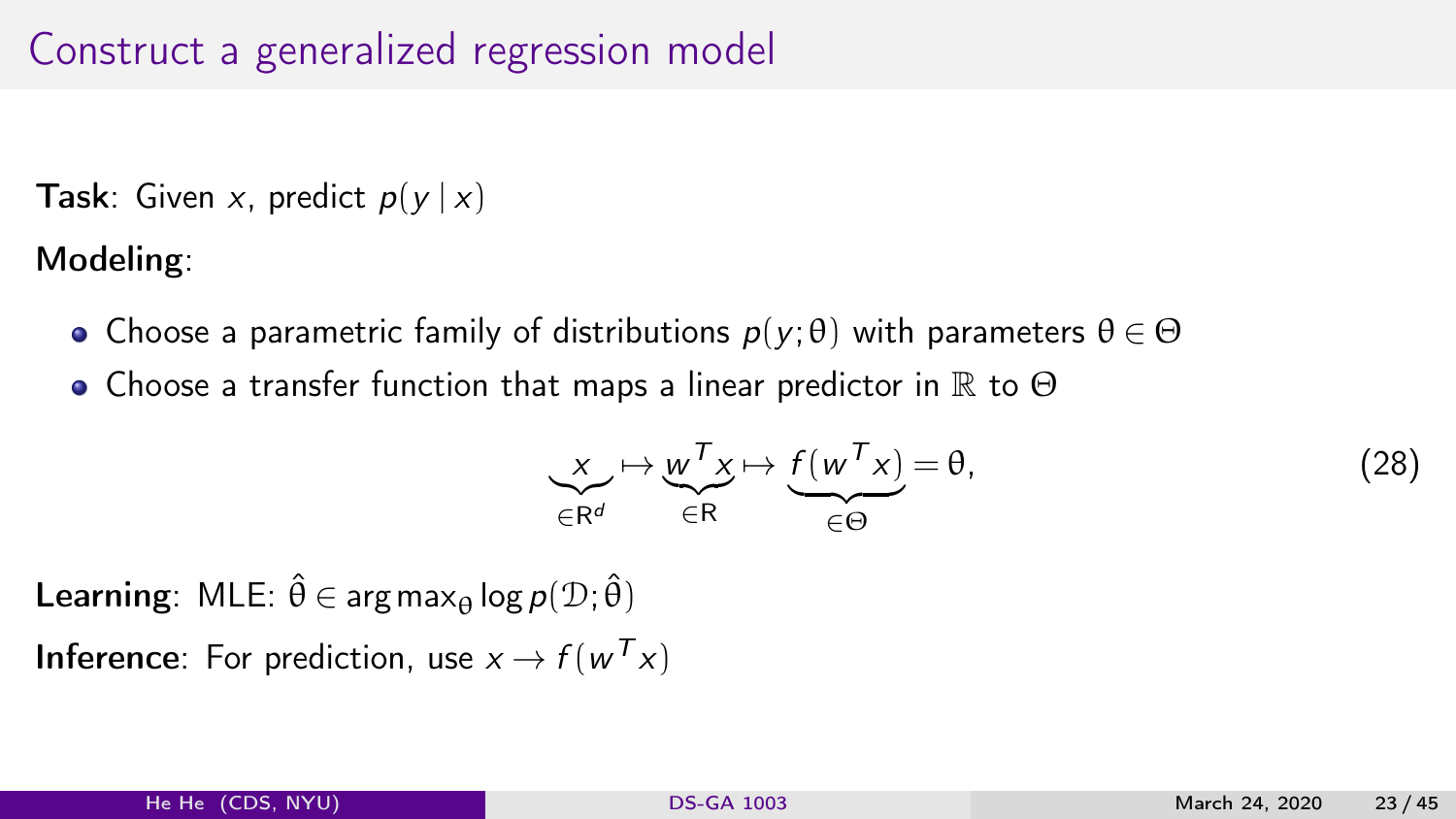## Example: Construct Poisson regression

Say we want to predict the number of people entering a restaurant in New York during lunch time.

- What features would be useful?
- What's a good model for number of visitors (the output distribution)?

#### Math review: Poisson distribution

Given a random variable  $Y \in 0, 1, 2, \ldots$  following Poisson( $\lambda$ ), we have

$$
p(Y = k; \lambda) = \frac{\lambda^k e^{-\lambda}}{k!}.
$$
\n(29)

where  $\lambda > 0$  and  $\mathbb{E}[Y] = \lambda$ .

The Poisson distribution is usually used to model the number of events occurring during a fixed period of time.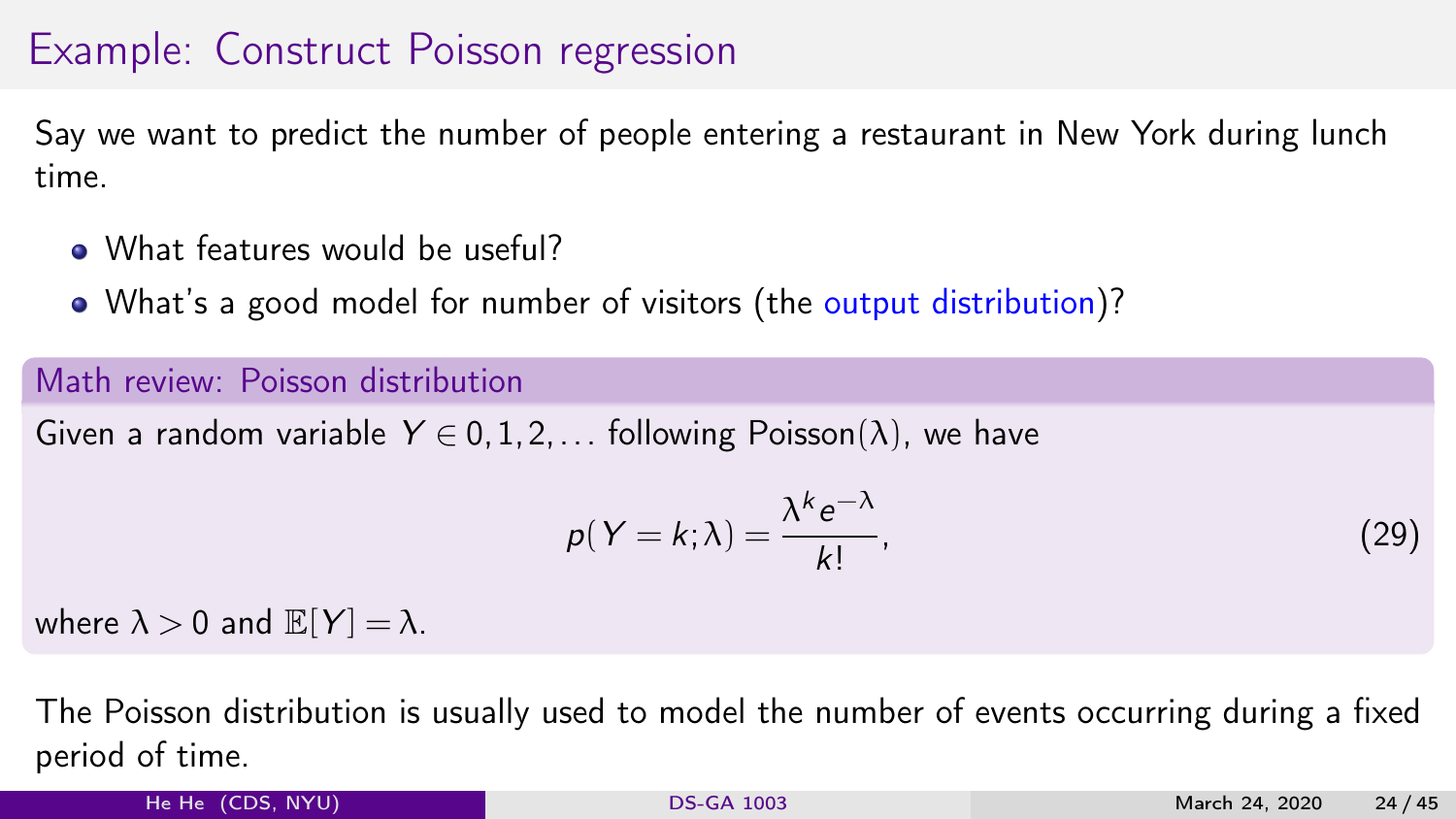#### Example: Construct Poisson regression

We've decided that  $Y | X = x \sim \text{Poisson}(\eta)$ , what should be the transfer function f?  $x$  enters linearly:

$$
x \mapsto \underbrace{w^T x}_{R} \mapsto \lambda = f(\underbrace{w^T x}_{(0,\infty)})
$$

Standard approach is to take

$$
f(w^{\mathsf{T}} x) = \exp(w^{\mathsf{T}} x).
$$

Likelihood of the full dataset  $\mathcal{D} = \{(x_1, y_1), \ldots, (x_n, y_n)\}$ :

$$
\log p(y_i; \lambda_i) = [y_i \log \lambda_i - \lambda_i - \log (y_i])]
$$
\n(30)

$$
\log p(\mathcal{D}; w) = \sum_{i=1}^{n} \left[ y_i \log \left[ \exp \left( w^{\mathcal{T}} x_i \right) \right] - \exp \left( w^{\mathcal{T}} x_i \right) - \log \left( y_i! \right) \right]
$$
(31)

$$
= \sum_{i=1}^{n} \left[ y_i w^T x_i - \exp\left(w^T x_i\right) - \log\left(y_i!\right) \right]
$$
 (32)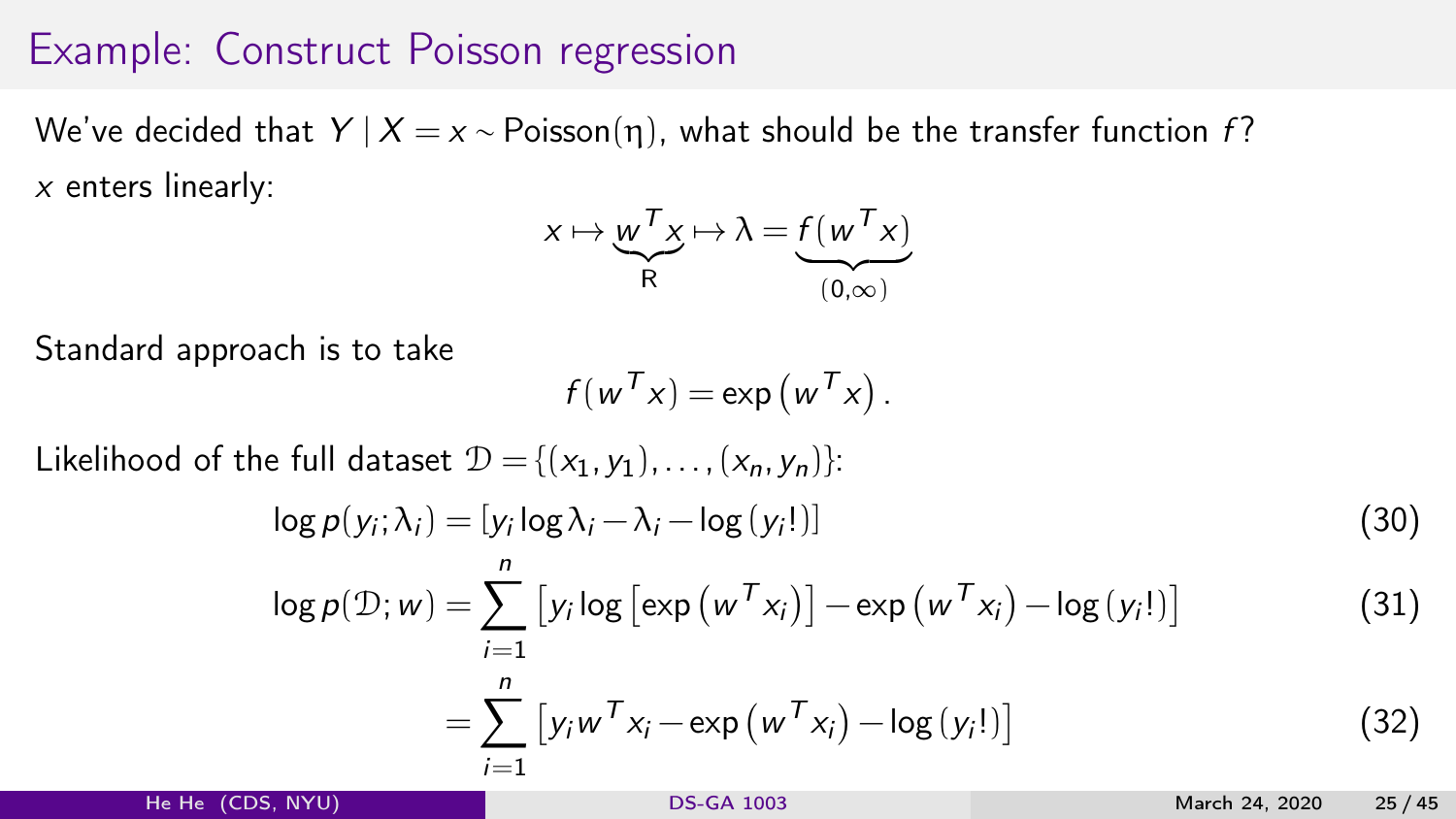### Example: multinomial logistic regression

How to extend logistic regression to multiclass classification? Output: Bernoulli distribution  $\rightarrow$  categorical distribution

Parametrized by a probability vector  $\theta = (\theta_1, \dots, \theta_k) \in \mathbb{R}^k$ :

\n- $$
\sum_{i=1}^{k} \theta_i = 1
$$
 and  $\theta_i \geq 0$  for  $i = 1, \ldots, k$
\n- $\bullet$  So  $\forall y \in \{1, \ldots, k\}, \ p(y) = \theta_y$ .
\n

From each  $x$ , we compute a linear score function for each class:

$$
x \mapsto (\langle w_1, x \rangle, \ldots, \langle w_k, x \rangle) \in \mathbb{R}^k,
$$

What's the transfer function that maps this  $\mathbb{R}^k$  vector into a probability? The softmax function:

$$
(s_1,\ldots,s_k)\mapsto \theta=\left(\frac{e^{s_1}}{\sum_{i=1}^k e^{s_i}},\ldots,\frac{e^{s_k}}{\sum_{i=1}^k e^{s_i}}\right).
$$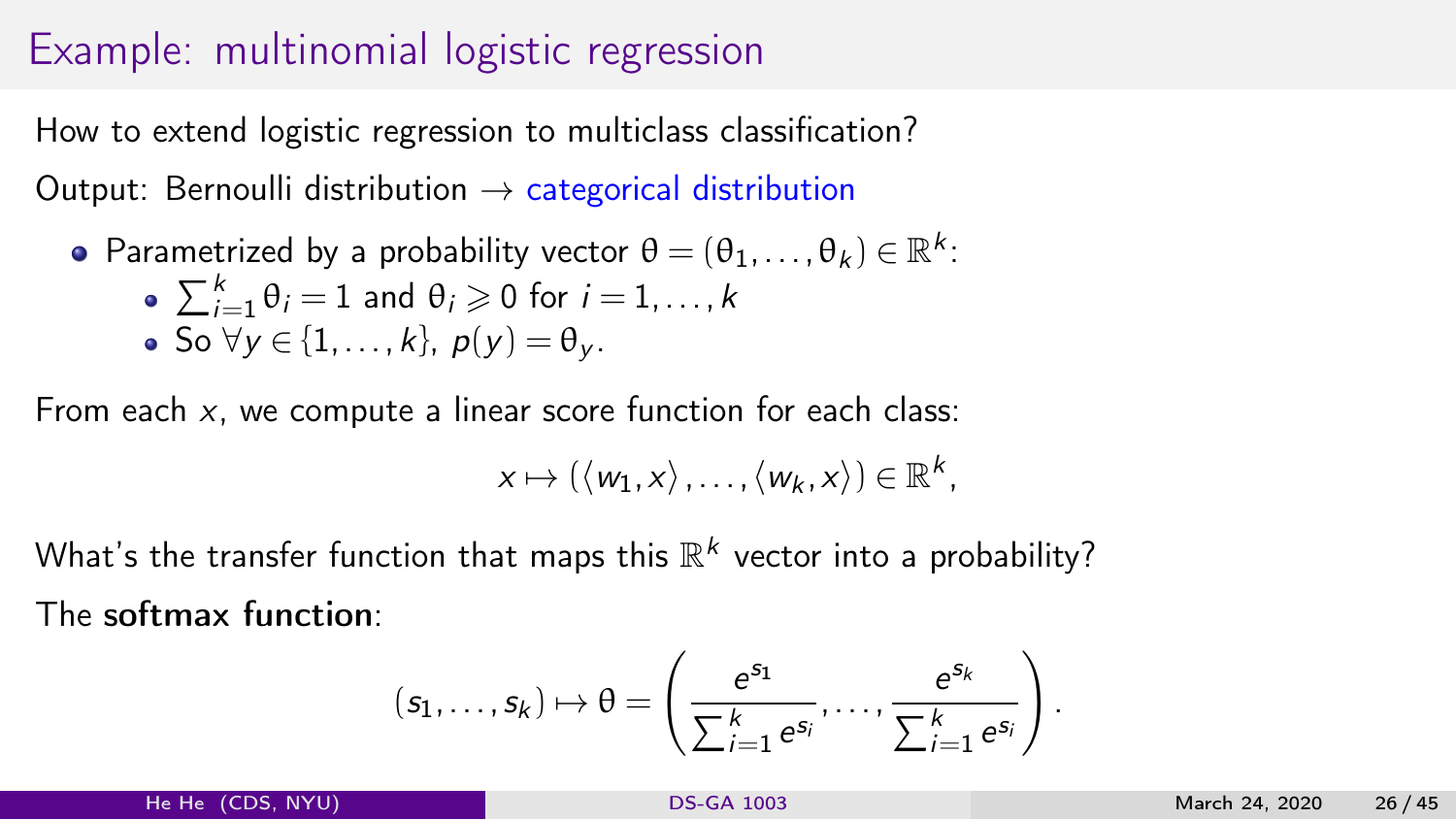## Multinomial Logistic Regression

- Say we want to get the predicted categorical distribution for a given  $x \in \mathsf{R}^{\mathsf{d}}.$
- First compute the scores  $(\in \mathsf{R}^k)$  and then their softmax:

$$
x \mapsto (\langle w_1, x \rangle, \dots, \langle w_k, x \rangle) \mapsto \theta = \left( \frac{\exp(w_1^T x)}{\sum_{i=1}^k \exp(w_i^T x)}, \dots, \frac{\exp(w_k^T x)}{\sum_{i=1}^k \exp(w_i^T x)} \right)
$$

• We can write the conditional probability for any  $y \in \{1, ..., k\}$  as

$$
p(y | x; w) = \frac{\exp(w_y^T x)}{\sum_{i=1}^k \exp(w_i^T x)}.
$$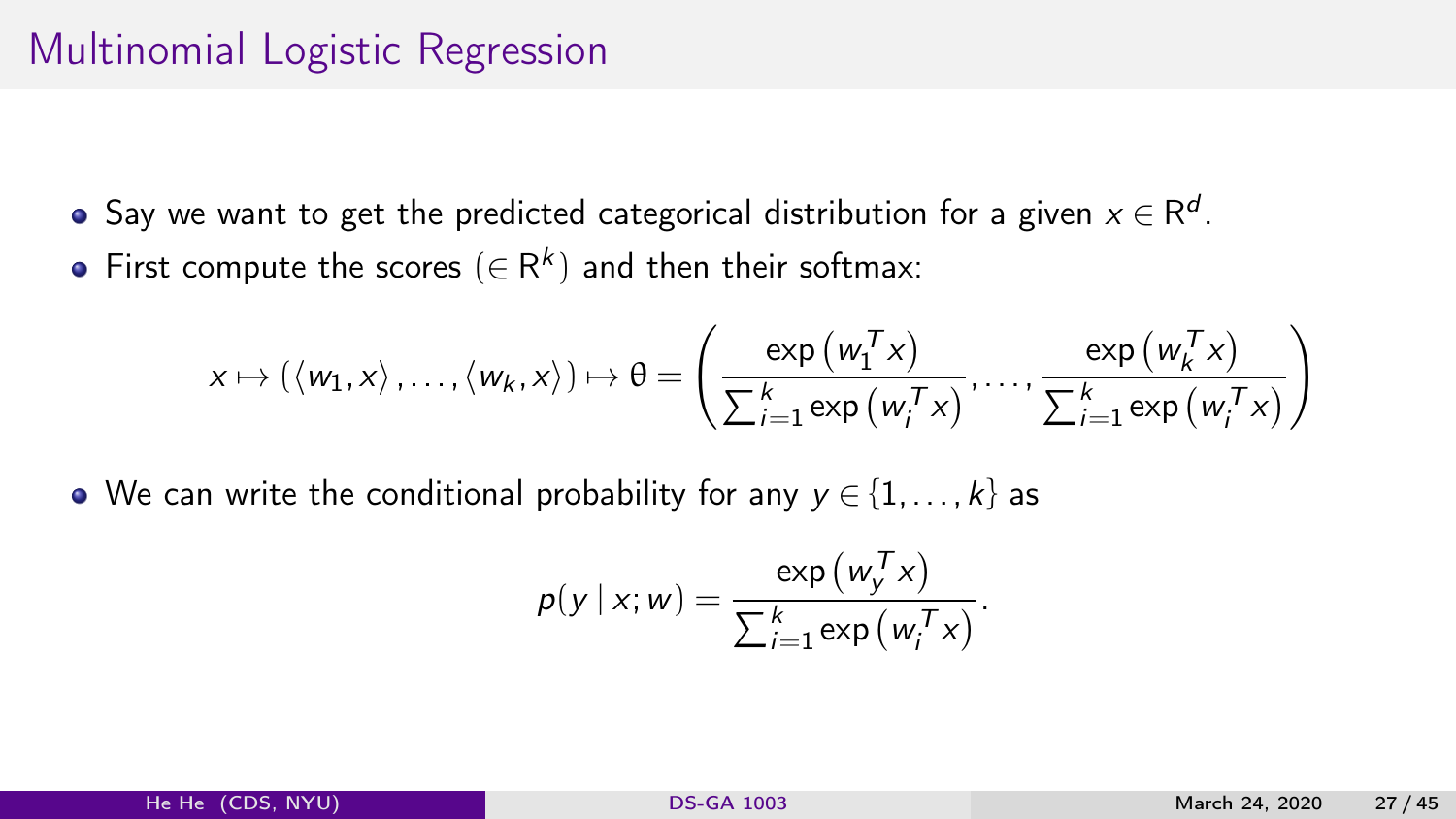Recipe for contructing a conditional distribution for prediction:

- **1** Define input and output space (as for any other model).
- **2** Choose the output distribution  $p(y | x; \theta)$  based on the task
- $\bullet$  Choose the transfer function that maps  $w^{\mathcal{T}} x$  to a  $\Theta.$
- <sup>4</sup> (The formal family is called "generalized linear models".)

Learning:

- Fit the model by maximum likelihood estimation.
- Closed solutions do not exist in general, so we use gradient ascent.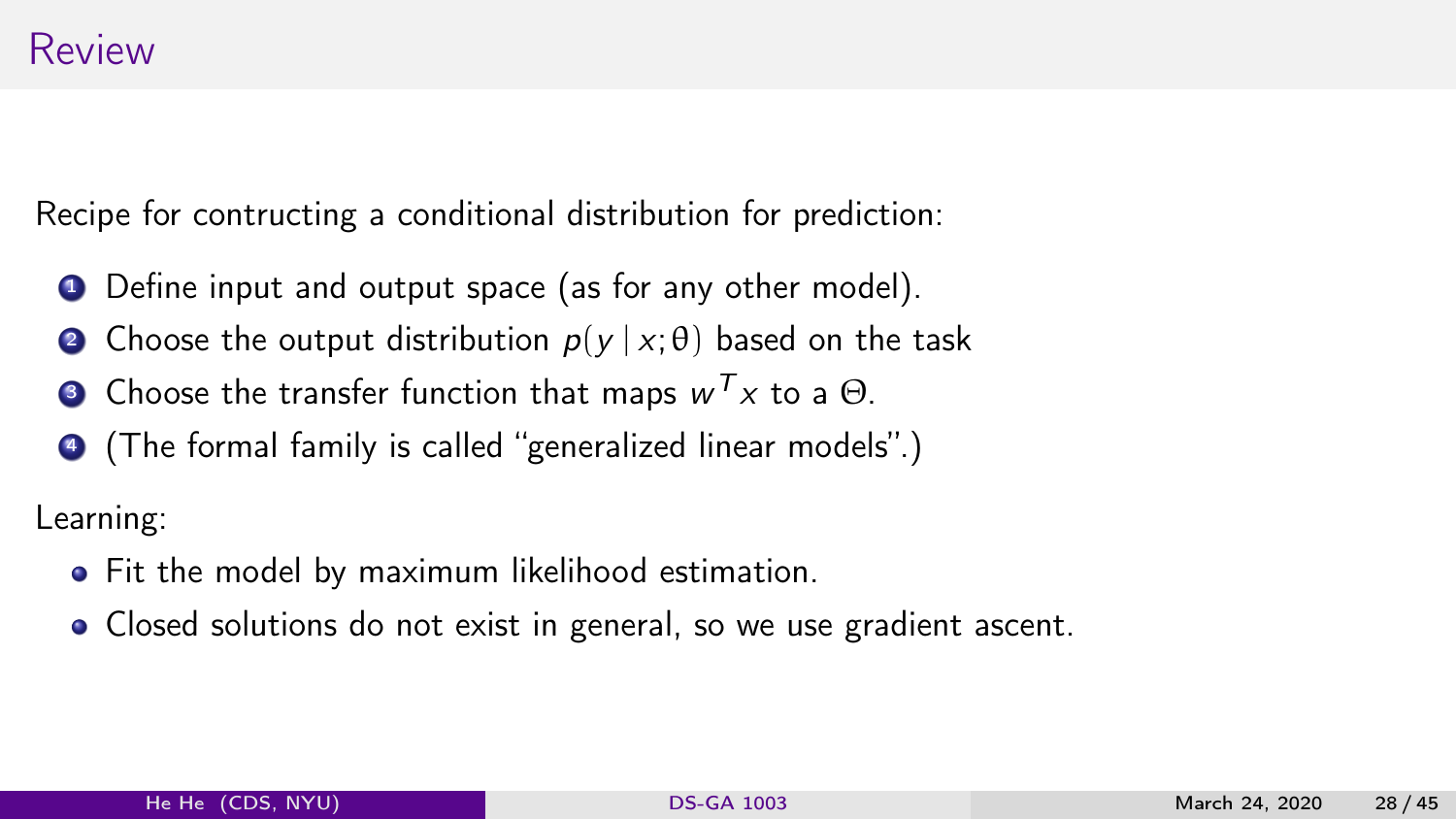## <span id="page-28-0"></span>[Generative models](#page-28-0)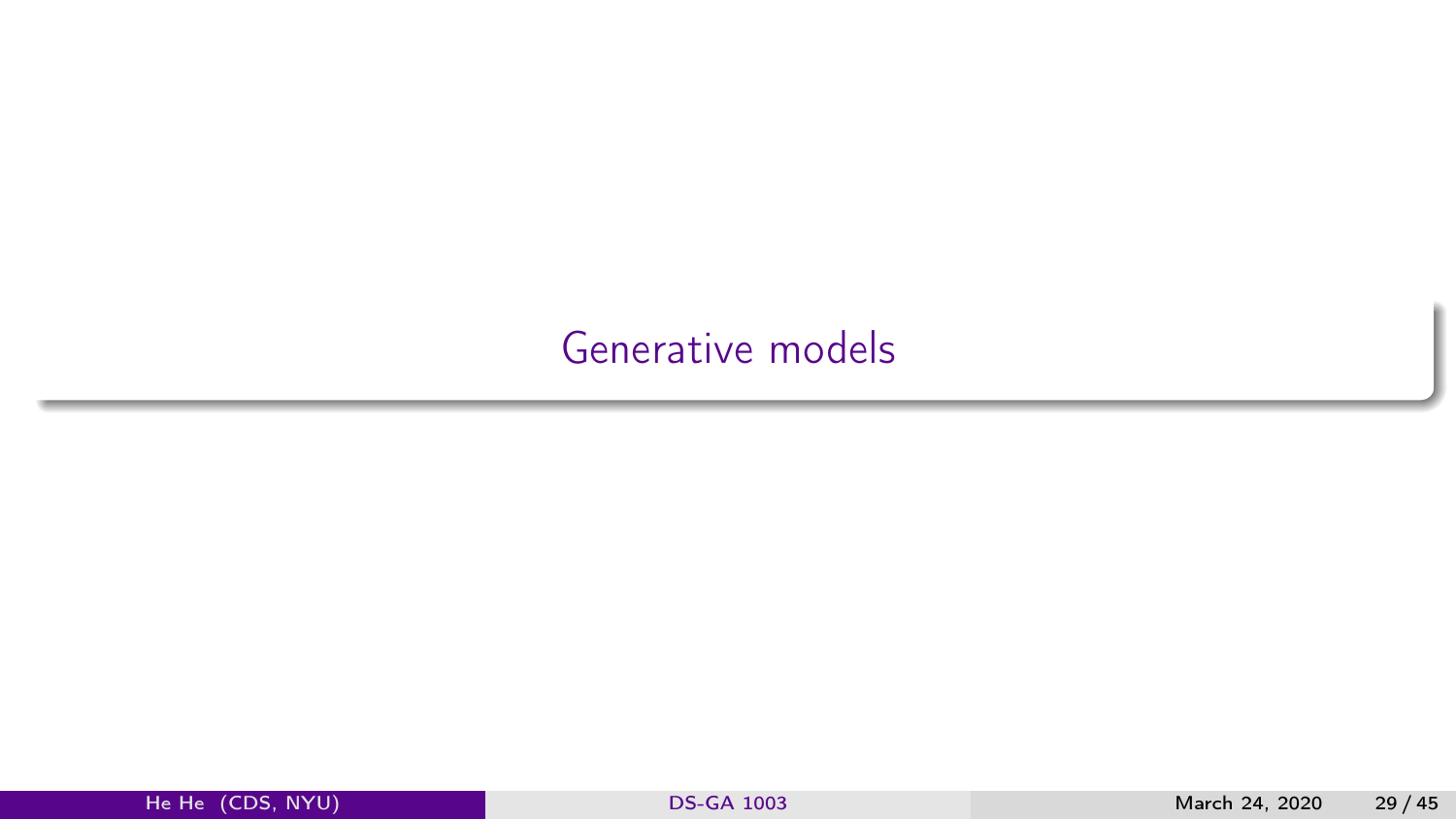We've seen

- Model the conditional distribution  $p(y | x; \theta)$  using generalized linear models.
- (Previously) Directly map  $x$  to  $y$ , e.g., perceptron.

Next,

- Model the joint distribution  $p(x, y; \theta)$ .
- Predict the label for x as argmax<sub>v∈Y</sub>  $p(x, y; \theta)$ .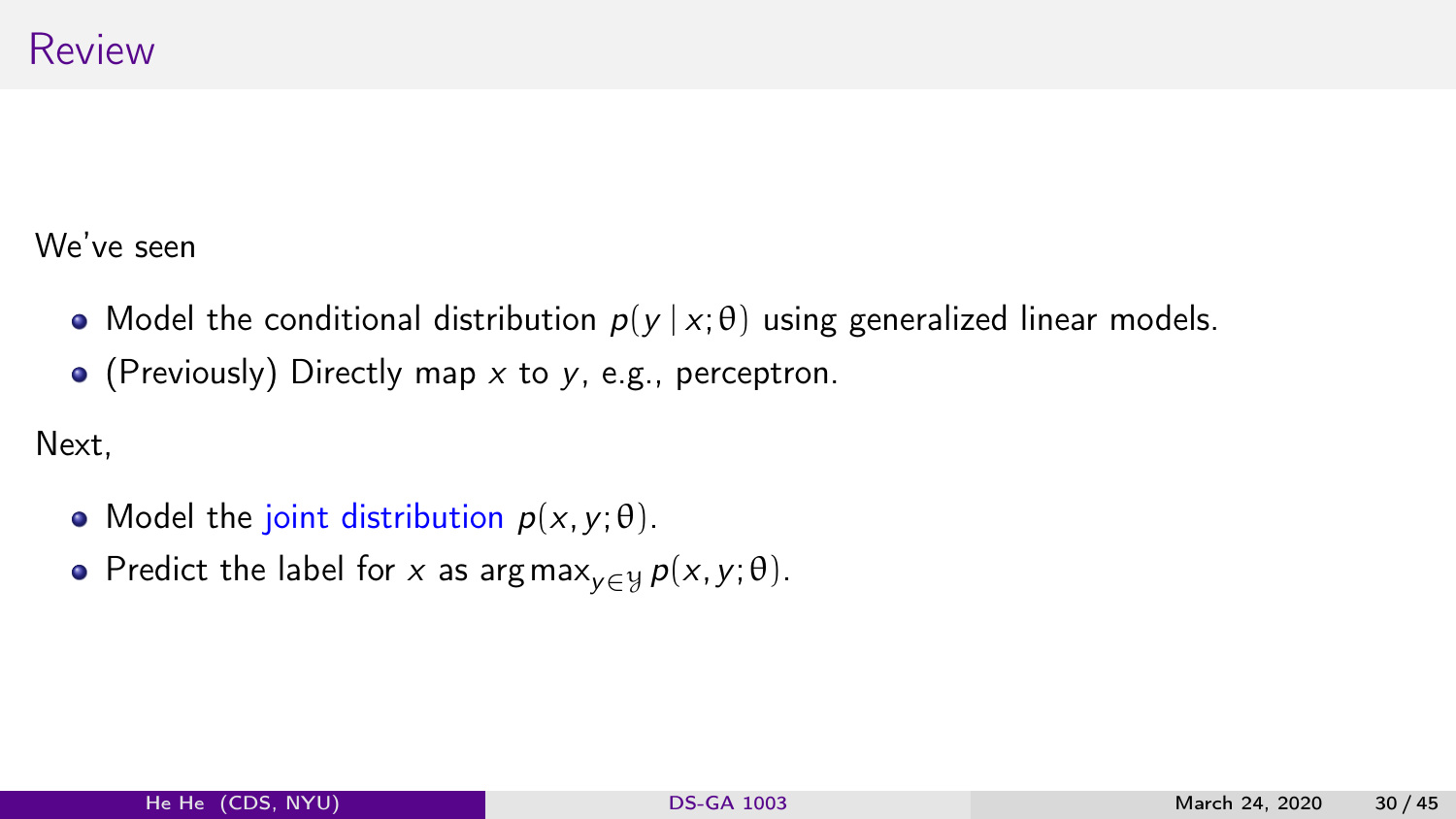Generative modeling through the Bayes rule

#### Training:

$$
p(x, y) = p(x | y) p(y)
$$
\n(33)

#### Testing:

$$
p(y | x) = \frac{p(x | y)p(y)}{p(x)}
$$
 Bayes rule (34)  
argmax<sub>y</sub> p(y | x) = argmax<sub>y</sub> p(x | y)p(y) (35)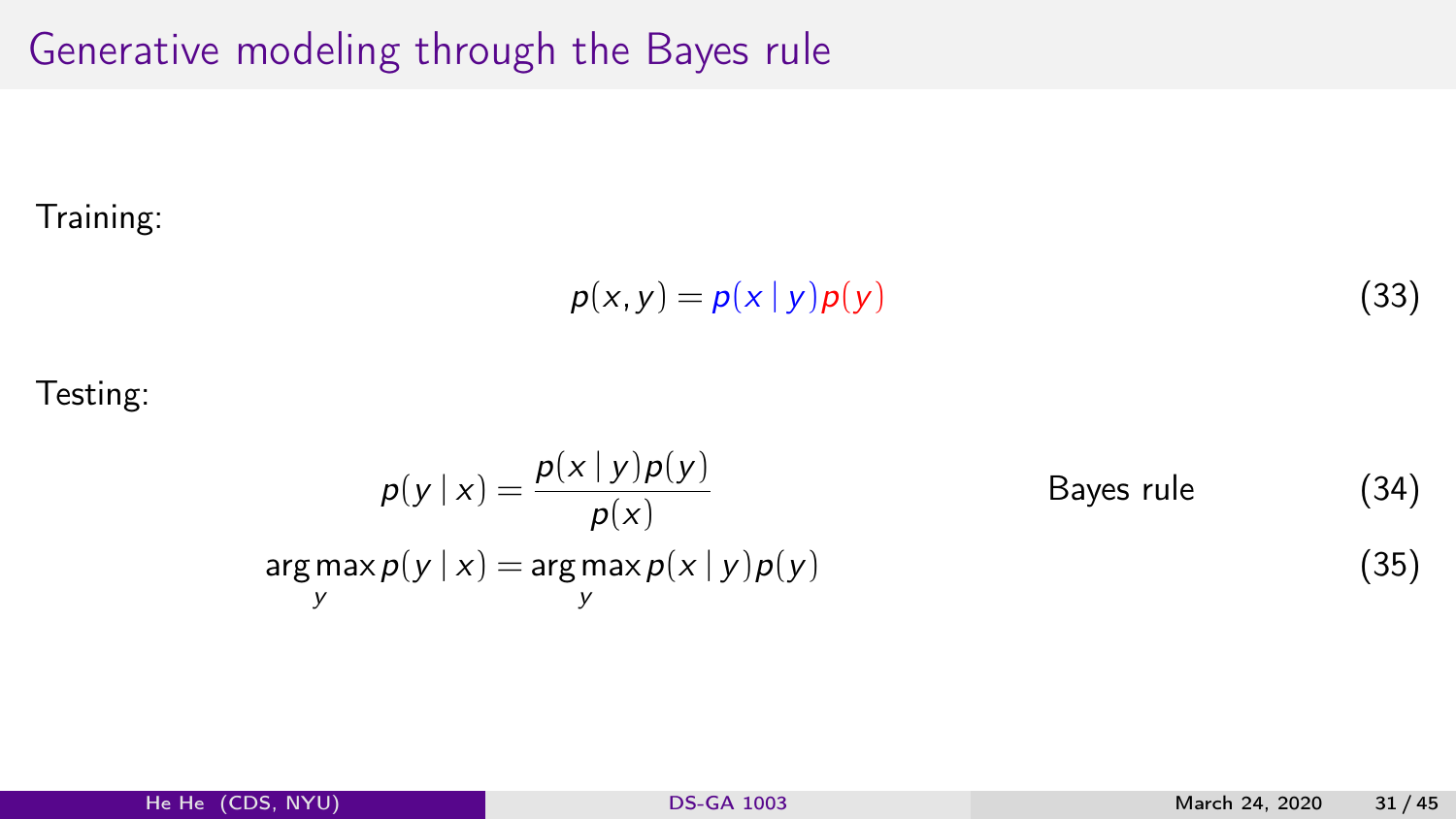# <span id="page-31-0"></span>Naive Bayes (NB) models

Let's consider binary text classification (e.g., fake vs genuine review) as a motivating example. Bag-of-words representation of a document

 $\bullet$  ["machine", "learning", "is", "fun", "."]

•  $x_i \in \{0,1\}$ : whether the *i*-th word in our vocabulary exists in the input

 $x = [x_1, x_2, \ldots, x_d]$  where  $d =$  vocabulary size (36)

What's the probability of a document  $x$ ?

$$
p(x | y) = p(x_1, \dots, x_d | y) \tag{37}
$$

$$
= p(x_1 | y) p(x_2 | y, x_1) p(x_3 | y, x_2, x_1) \dots p(x_d | y, x_{d-1}, \dots, x_1)
$$
 chain rule (38)

$$
= \prod_{i=1}^{d} p(x_i \mid y, x_{< i}) \tag{39}
$$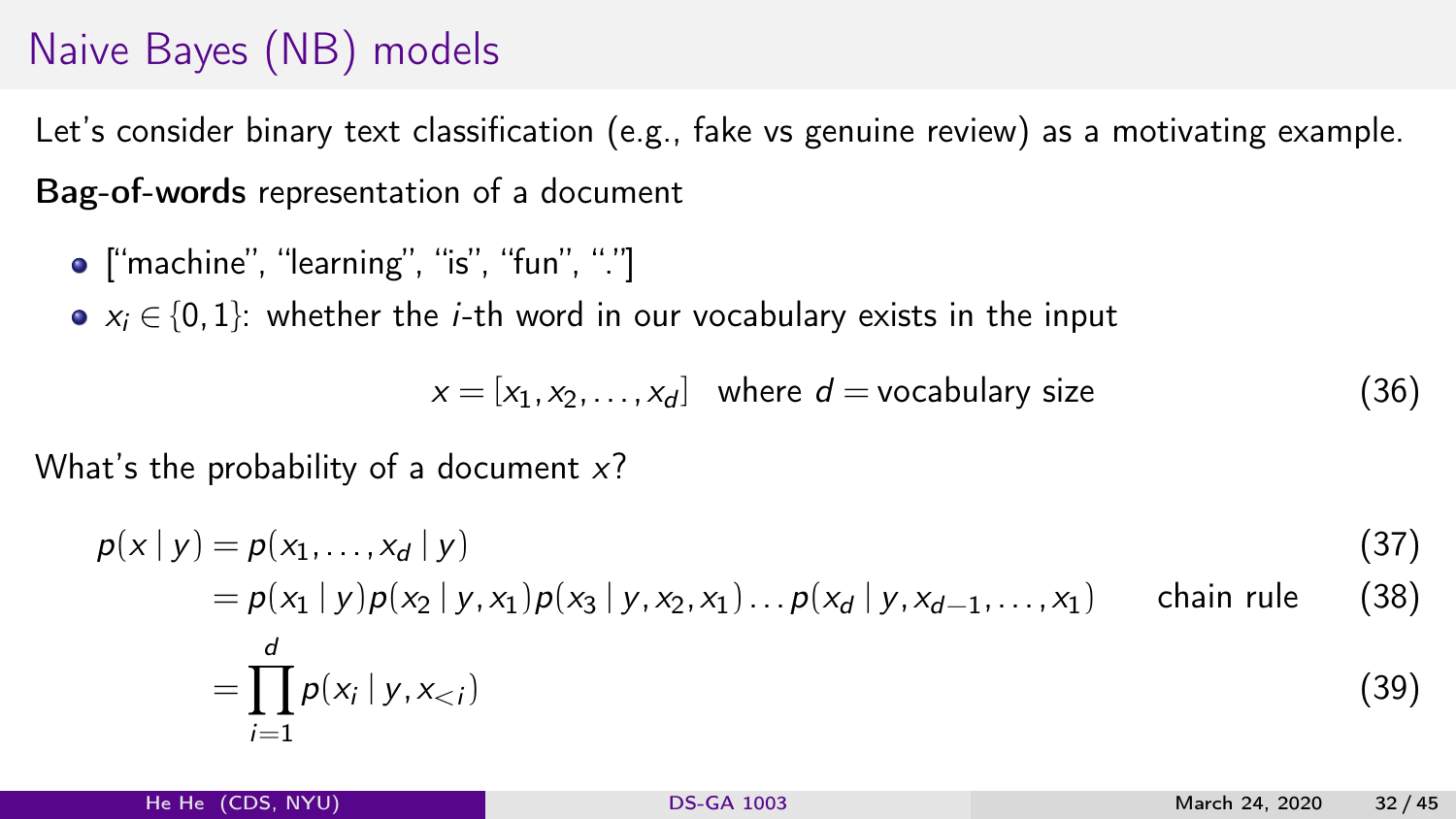**Challenge**:  $p(x_i | y, x_{< i})$  is hard to model (and estimate), especially for large *i*. Solution:

Naive Bayes assumption

Features are conditionally independent given the label:

$$
p(x | y) = \prod_{i=1}^{d} p(x_i | y).
$$
 (40)

A strong assumption in general, but works well in practice.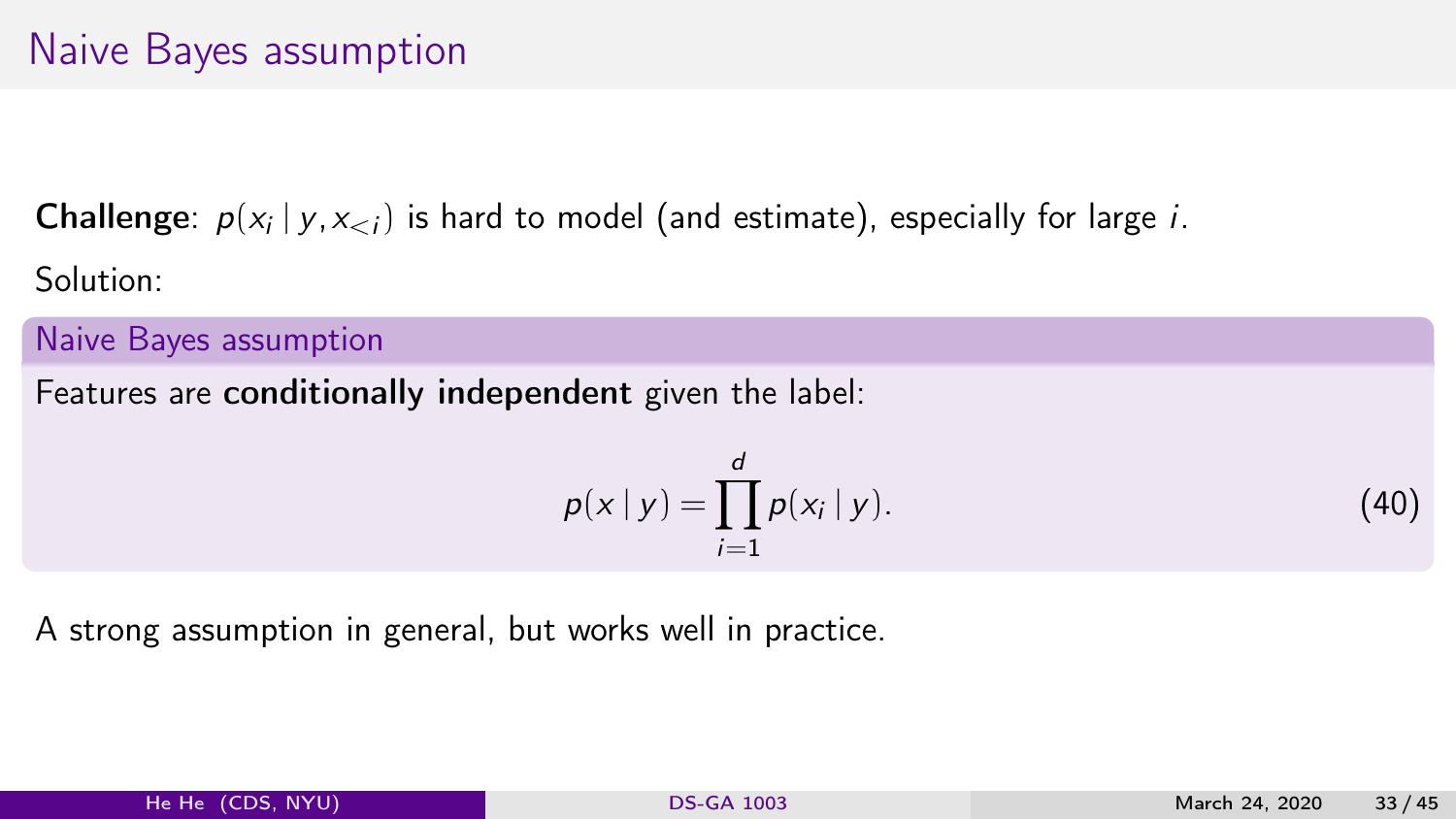# Parametrize  $p(x_i | y)$  and  $p(y)$

For binary  $x_i$ , assume  $p(x_i | y)$  follows Bernoulli distributions.

$$
p(x_i = 1 | y = 1) = \theta_{i,1}, p(x_i = 1 | y = 0) = \theta_{i,0}.
$$
 (41)

Similarly,

$$
p(y=1) = \theta_0. \tag{42}
$$

Thus,

$$
p(x, y) = p(x | y)p(y)
$$
\n
$$
= p(y) \prod_{i=1}^{d} p(x_i | y)
$$
\n
$$
= p(y) \prod_{i=1}^{d} \theta_{i,y} \mathbb{I}\{x_i = 1\} + (1 - \theta_{i,y}) \mathbb{I}\{x_i = 0\}
$$
\n
$$
(45)
$$

Indicator function  $\mathbb{I}\{\text{condition}\}$  evaluates to 1 if "condition" is true and 0 otherwise.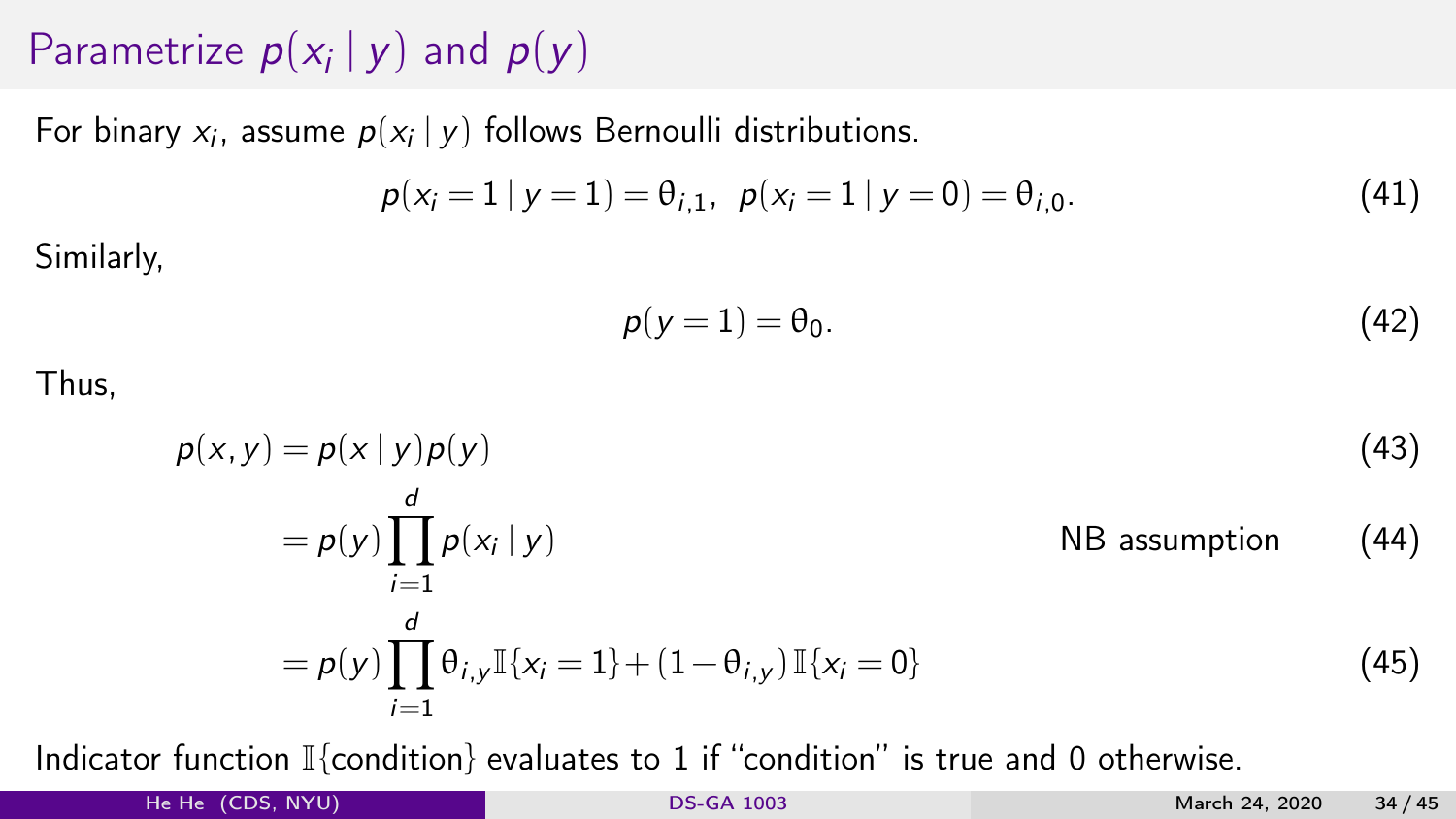### MLE for our NB model

We maximize the likelihood of the data  $\prod_{n=1}^N p_\theta({x^{(n)}, y^{(n)}})$  (as opposed to the *conditional* likelihood we've seen before).

$$
\frac{\partial}{\partial \theta_{j,1}} \ell = \frac{\partial}{\partial \theta_{j,1}} \sum_{n=1}^{N} \sum_{i=1}^{d} \log \left( \theta_{i,y^{(n)}} \mathbb{I} \left\{ x_i^{(n)} = 1 \right\} + \left( 1 - \theta_{i,y^{(n)}} \right) \mathbb{I} \left\{ x_i^{(n)} = 0 \right\} \right) + \log p_{\theta_0}(y^{(n)})
$$
\n
$$
= \frac{\partial}{\partial \theta_{j,1}} \sum_{n=1}^{N} \log \left( \theta_{j,y^{(n)}} \mathbb{I} \left\{ x_j^{(n)} = 1 \right\} + \left( 1 - \theta_{j,y^{(n)}} \right) \mathbb{I} \left\{ x_j^{(n)} = 0 \right\} \right) \qquad \text{ignore } i \neq j \quad (47)
$$

$$
= \sum_{n=1}^{N} \mathbb{I} \left\{ y^{(n)} = 1 \wedge x_j^{(n)} = 1 \right\} \frac{1}{\theta_{j,1}} + \mathbb{I} \left\{ y^{(n)} = 1 \wedge x_j^{(n)} = 0 \right\} \frac{1}{1 - \theta_{j,1}} \quad \text{ignore } y^{(n)} = 0
$$
\n(48)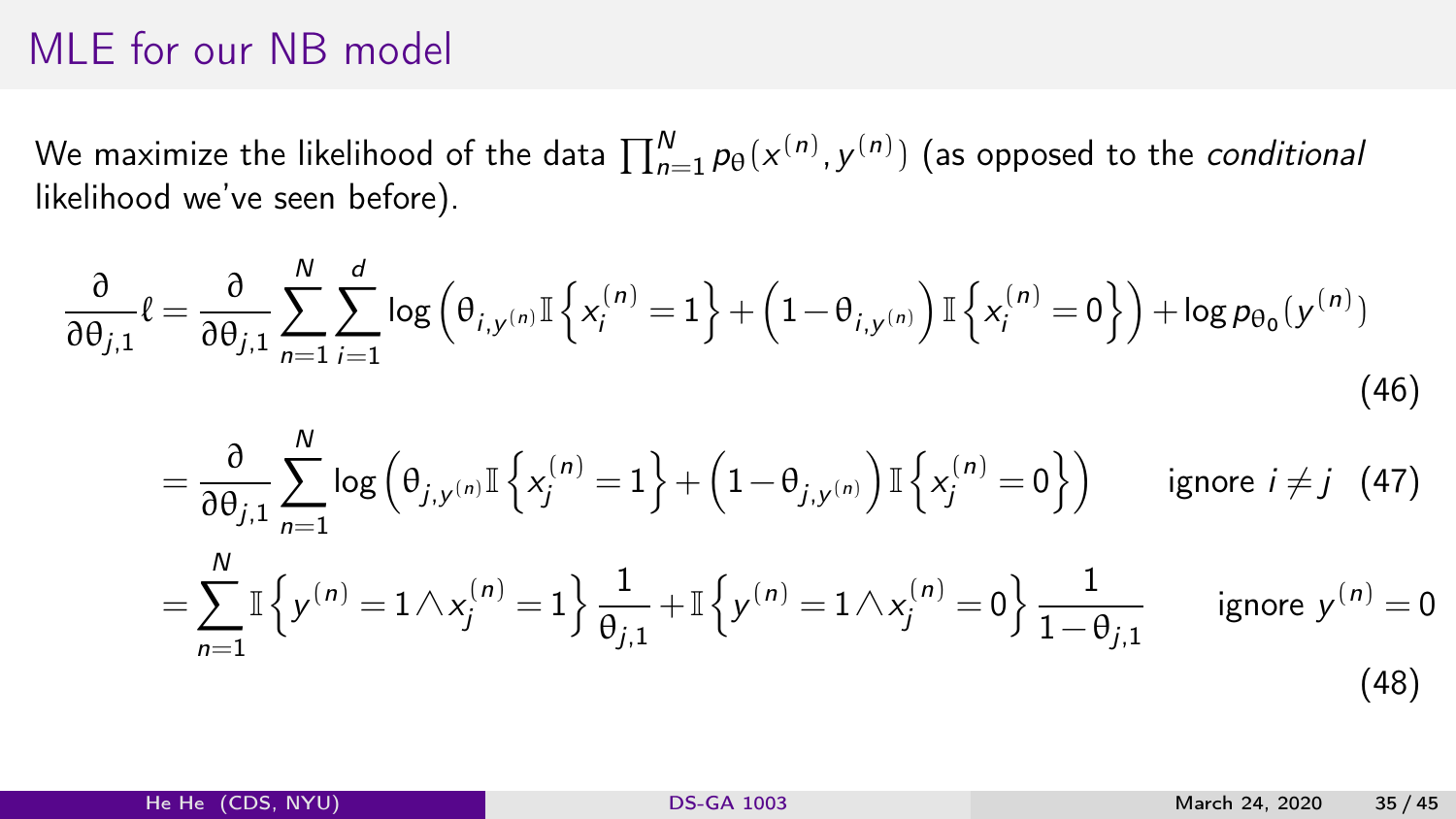#### MLE solution for our NB model

Set  $\frac{\partial}{\partial \theta_{j,1}} \ell$  to zero:

$$
\theta_{j,1} = \frac{\sum_{n=1}^{N} \mathbb{I}\left\{y^{(n)} = 1 \wedge x_j^{(n)} = 1\right\}}{\sum_{n=1}^{N} \mathbb{I}\left\{y^{(n)} = 1\right\}}
$$
(49)

In practice, count words:

number of fake reviews containing "absolutely" number of fake reviews

Exercise: show that

$$
\theta_{j,0} = \frac{\sum_{n=1}^{N} \mathbb{I}\left\{y^{(n)} = 0 \wedge x_j^{(n)} = 1\right\}}{\sum_{n=1}^{N} \mathbb{I}\left\{y^{(n)} = 0\right\}}
$$
\n
$$
\theta_0 = \frac{\sum_{n=1}^{N} \mathbb{I}\left\{y^{(n)} = 1\right\}}{N}
$$
\n(50)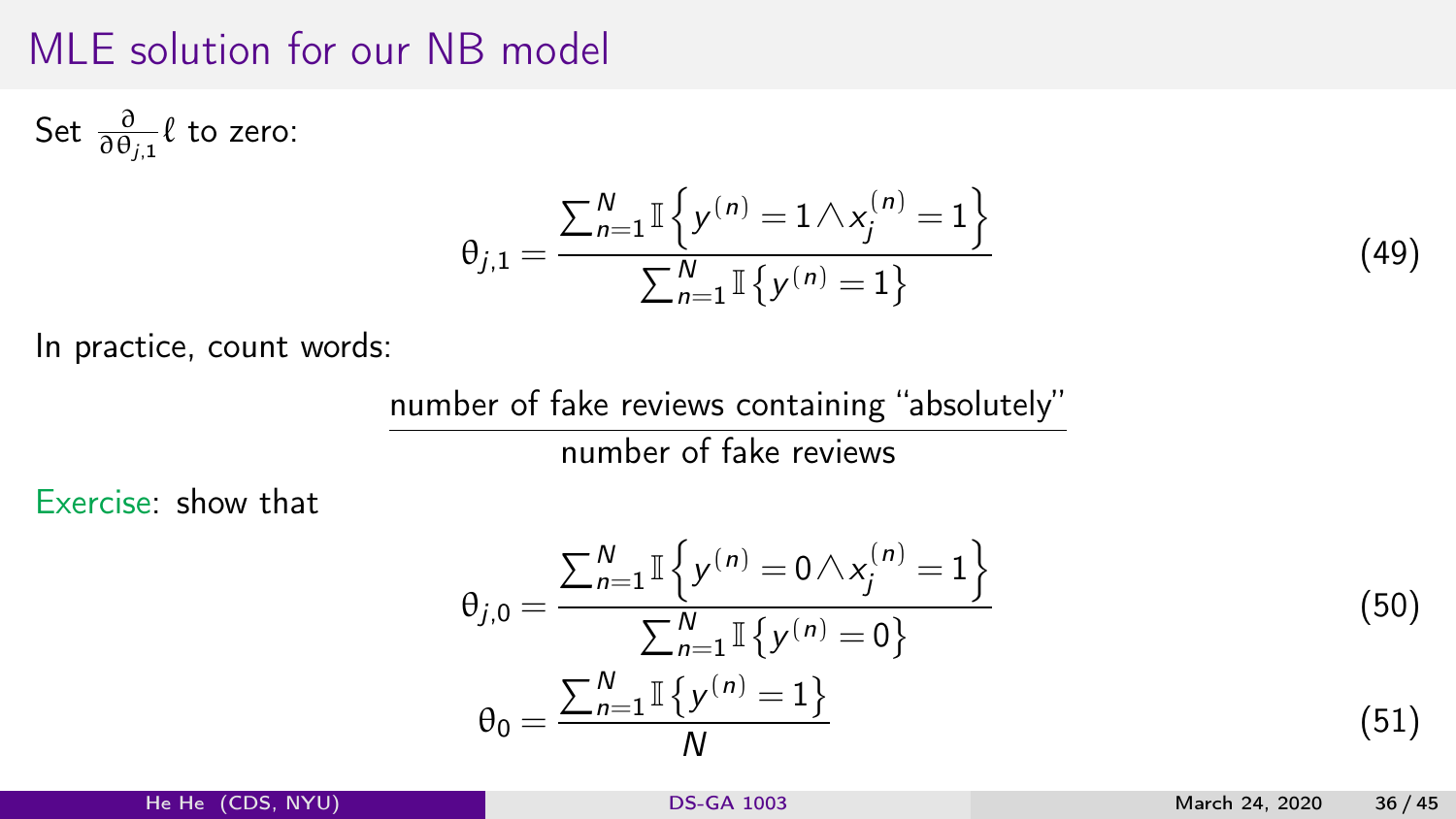NB assumption: conditionally independent features given the label Recipe for learning a NB model:

- **D** Choose  $p(x_i | y)$ , e.g., Bernoulli distribution for binary  $x_i$ .
- **2** Choose  $p(y)$ , often a categorical distribution.
- <sup>3</sup> Estimate parameters by MLE (same as the strategy for conditional models) .

Next, NB with continuous features.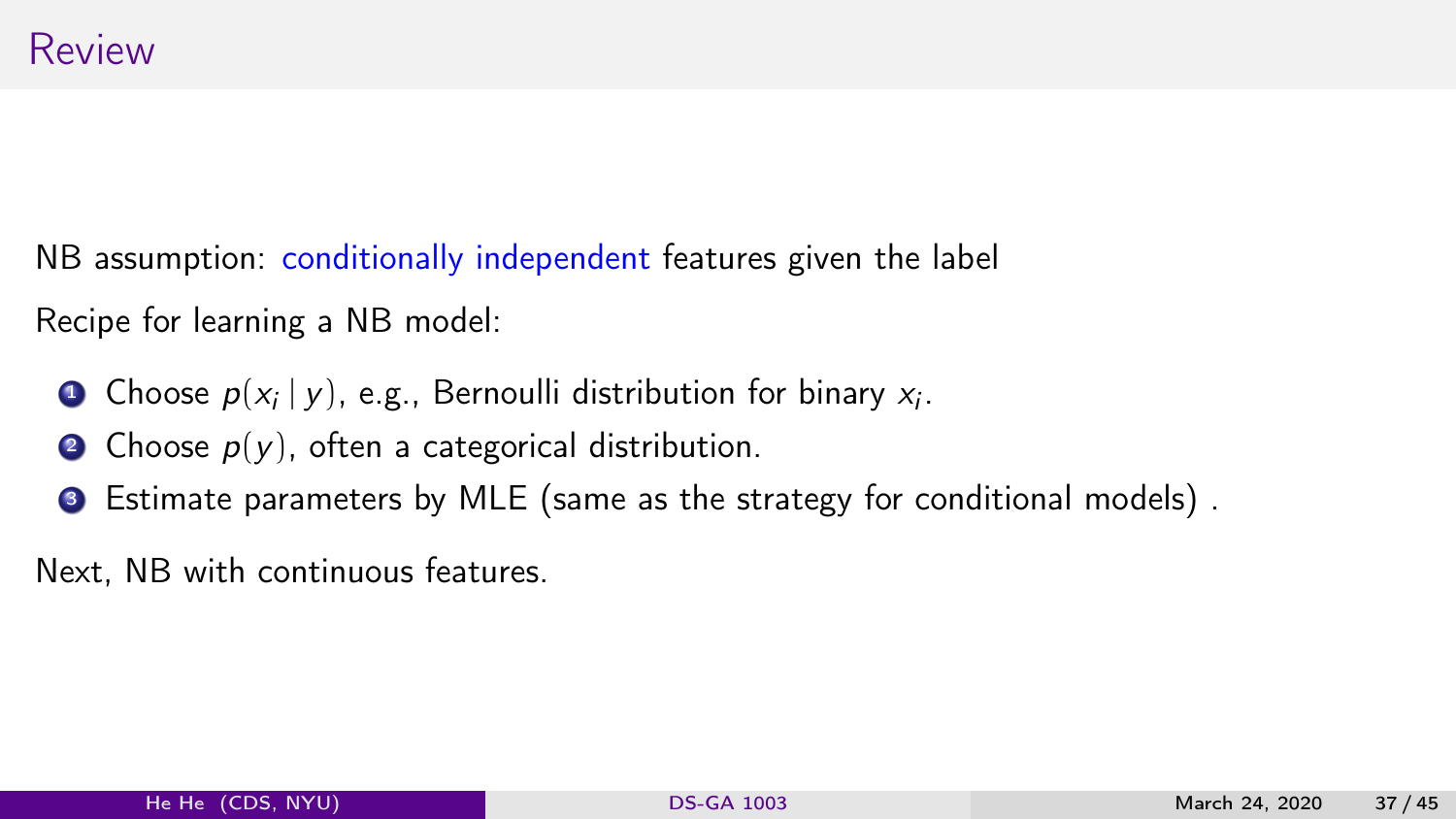#### <span id="page-37-0"></span>NB with continuous inputs

Let's consider a multiclass classification task with continuous inputs.

$$
p(x_i | y) \sim \mathcal{N}(\mu_{i,y}, \sigma_{i,y}^2)
$$
 (52)

$$
p(y=k) = \theta_k \tag{53}
$$

Likelihood of the data:

$$
p(\mathcal{D}) = \prod_{n=1}^{N} p(y^{(n)}) \prod_{i=1}^{d} p(x_i^{(n)} | y^{(n)})
$$
(54)  

$$
= \prod_{n=1}^{N} \theta_{y^{(n)}} \prod_{i=1}^{d} \frac{1}{\sqrt{2\pi} \sigma_{i,y^{(n)}}} \exp\left(-\frac{1}{2\sigma_{i,y^{(n)}}^2} \left(x_i^{(n)} - \mu_{i,y^{(n)}}\right)^2\right)
$$
(55)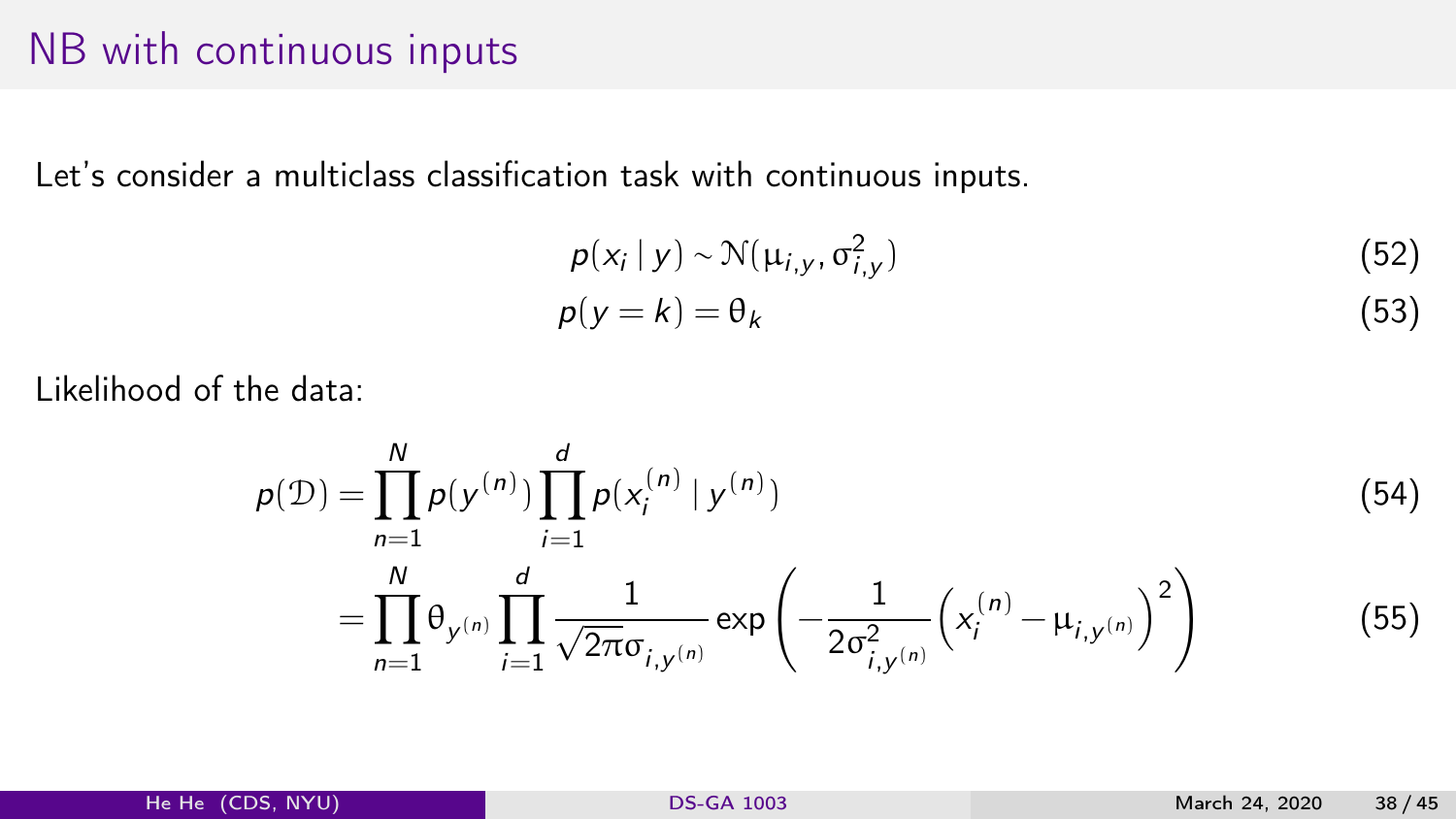#### MLE for Gaussian NB

Log likelihood:

$$
\ell = \sum_{n=1}^{N} \log \theta_{y^{(n)}} + \sum_{n=1}^{N} \sum_{i=1}^{d} \log \frac{1}{\sqrt{2\pi} \sigma_{i,y^{(n)}}} - \frac{1}{2\sigma_{i,y^{(n)}}^2} \left(x_i^{(n)} - \mu_{i,y^{(n)}}\right)^2
$$
(56)  

$$
\frac{\partial}{\partial \mu_{j,k}} \ell = \frac{\partial}{\partial \mu_{j,k}} \sum_{n:y^{(n)}=k} \frac{1}{2\sigma_{j,k}^2} \left(x_j^{(n)} - \mu_{j,k}\right)^2
$$
 ignore irrelevant terms (57)  

$$
= \sum_{n:y^{(n)}=k} \frac{1}{\sigma_{j,k}^2} \left(x_j^{(n)} - \mu_{j,k}\right)
$$
(58)

Set  $\frac{\partial}{\partial \mu_{j,k}}\ell$  to zero:

$$
\mu_{j,k} = \frac{\sum_{n:y^{(n)}=k} x_j^{(n)}}{\sum_{n:y^{(n)}=k} 1}
$$
 = sample mean of  $x_j$  in class  $k$  (59)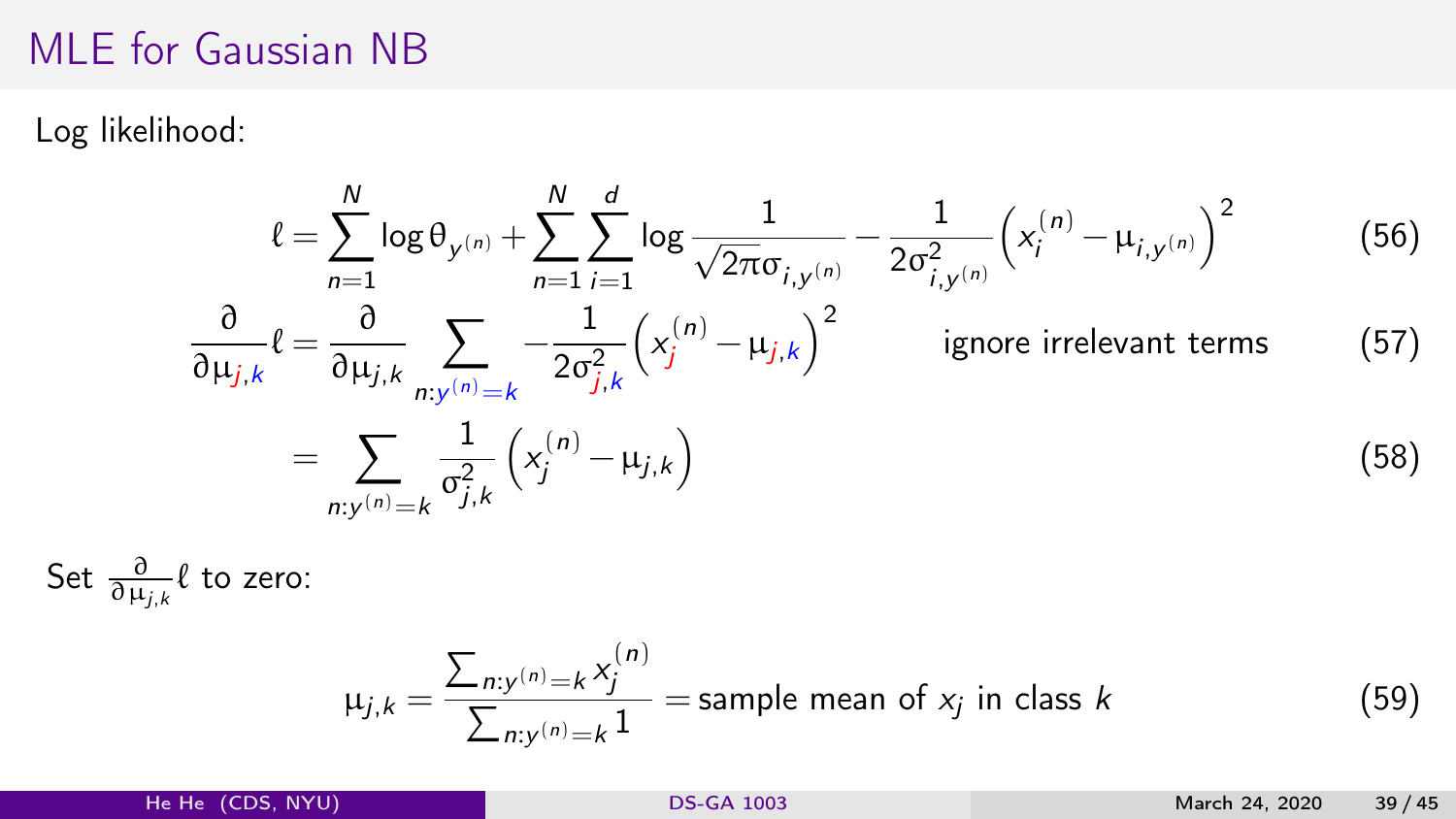Exercise: show that

$$
\sigma_{j,k}^2 = \frac{\sum_{n:y^{(n)}=k} \left(x_j^{(n)} - \mu_{j,k}\right)^2}{\sum_{n:y^{(n)}=k} 1}
$$
 = sample variance of  $x_j$  in class  $k$  (60)  
\n
$$
\theta_k = \frac{\sum_{n:y^{(n)}=k} 1}{N}
$$
 (class prior) (61)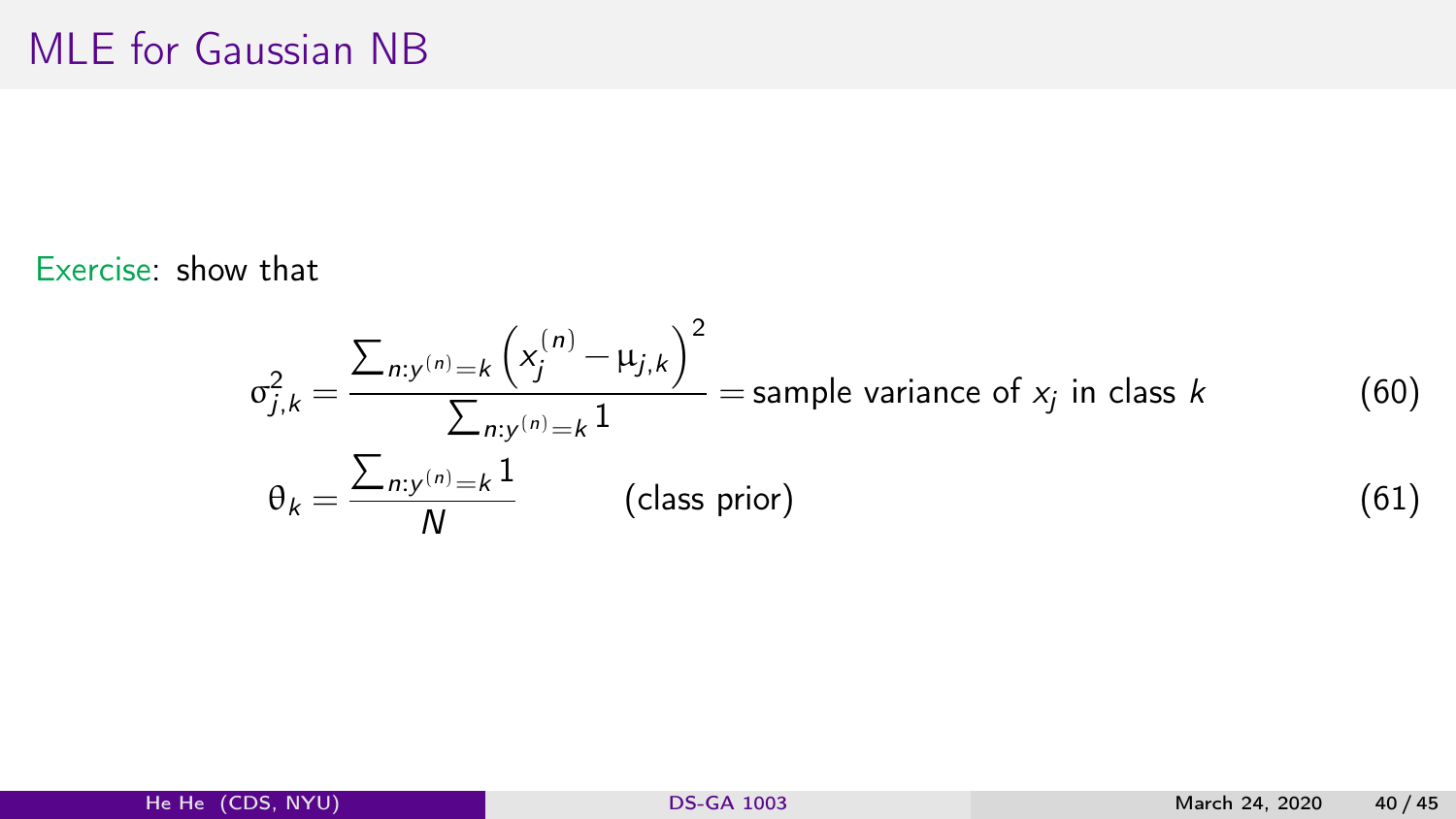## Decision boundary of the Gaussian NB model

Is the Gaussian NB model a linear classifier?  $\log \frac{p(y=1 | x)}{p(y=0 | x)} = \log \frac{p(x | y=1) p(y=1)}{p(x | y=0) p(y=0)}$ (62)  $=$  log  $\frac{\theta_0}{1-\theta}$  $\frac{\theta_0}{1-\theta_0} + \sum_{i=1}^d \left( \log \sqrt{\frac{\sigma_{i,0}^2}{\sigma_{i,1}^2}} \right)$  $i=1$  $\sigma_{i,1}^2$  $+$  $\int (x_i - \mu_{i,0})^2$  $2\sigma_{i,0}^2$  $-\frac{(x_i-\mu_{i,1})^2}{2^2}$  $2\sigma_{i,1}^2$ quadratic (63) assume that  $\sigma_{i,0} = \sigma_{i,1} = \sigma_i$ ,  $(\theta_0 = 0.5)$  (64)  $=\sum^d$  $i=1$ 1  $2\sigma_i^2$  $((x_i - \mu_{i,0})^2 - (x_i - \mu_{i,1})^2)$ (65)  $=\sum^d$  $i=1$  $\mu_{i,1} - \mu_{i,0}$  $\sigma_i^2$  $x_i +$  $\mu_{i,0}^2 - \mu_{i,1}^2$  $2\sigma_i^2$ linear

(66)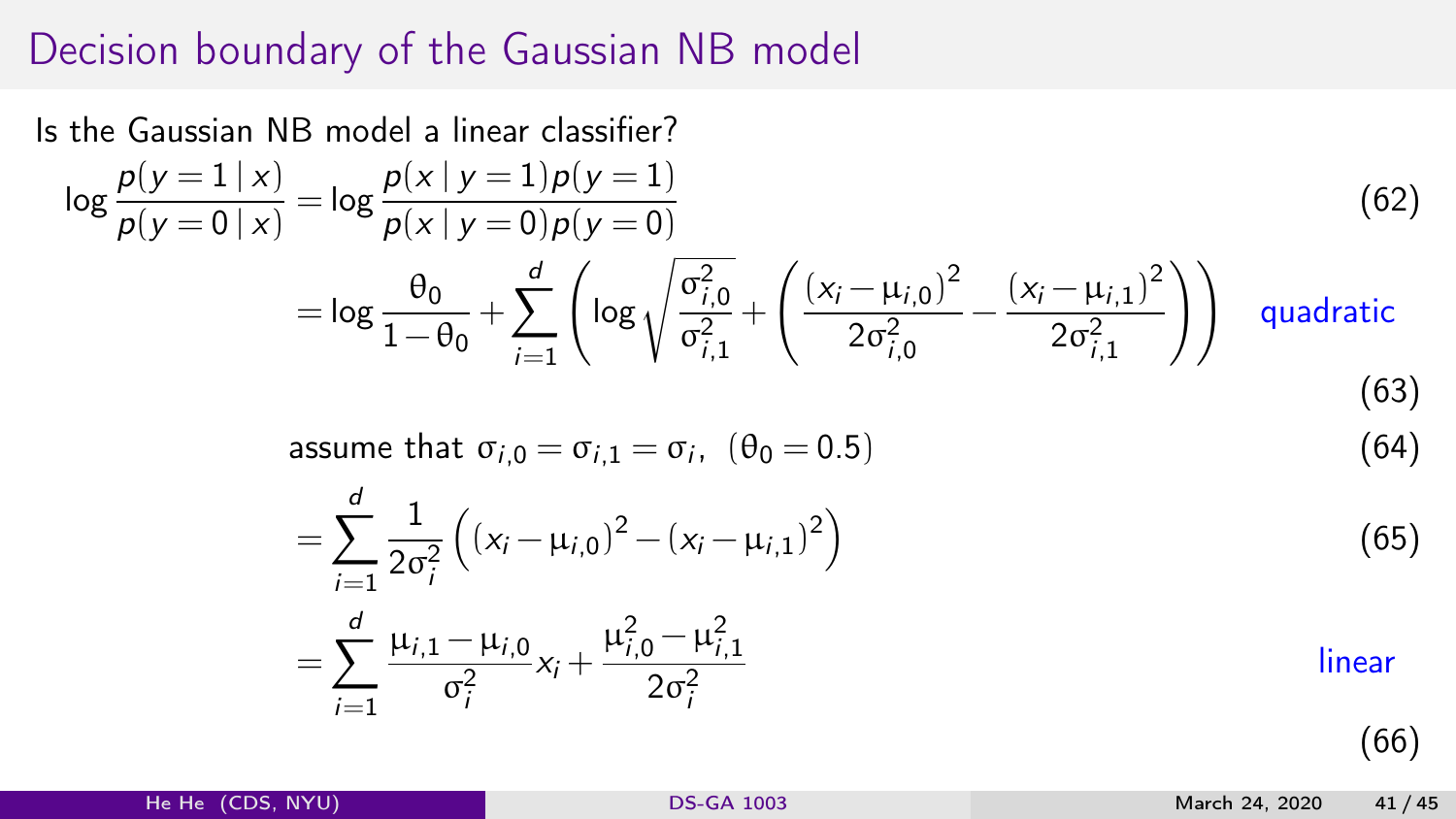### Decision boundary of the Gaussian NB model

Assuming the variance of each feature is the same for both classes, we have

$$
\log \frac{p(y=1 \mid x)}{p(y=0 \mid x)} = \sum_{i=1}^{d} \frac{\mu_{i,1} - \mu_{i,0}}{\sigma_i^2} x_i + \frac{\mu_{i,0}^2 - \mu_{i,1}^2}{2\sigma_i^2}
$$
\n
$$
= \theta^T x
$$
\n(67)

\nwhere else have we seen it?

$$
\theta_{i} = \frac{\mu_{i,1} - \mu_{i,0}}{\sigma_{i}^{2}} \qquad \text{for } i \in [1, d] \qquad (70)
$$
\n
$$
\theta_{0} = \sum_{i=1}^{d} \frac{\mu_{i,0}^{2} - \mu_{i,1}^{2}}{2\sigma_{i}^{2}} \qquad \text{bias term} \qquad (71)
$$

(69)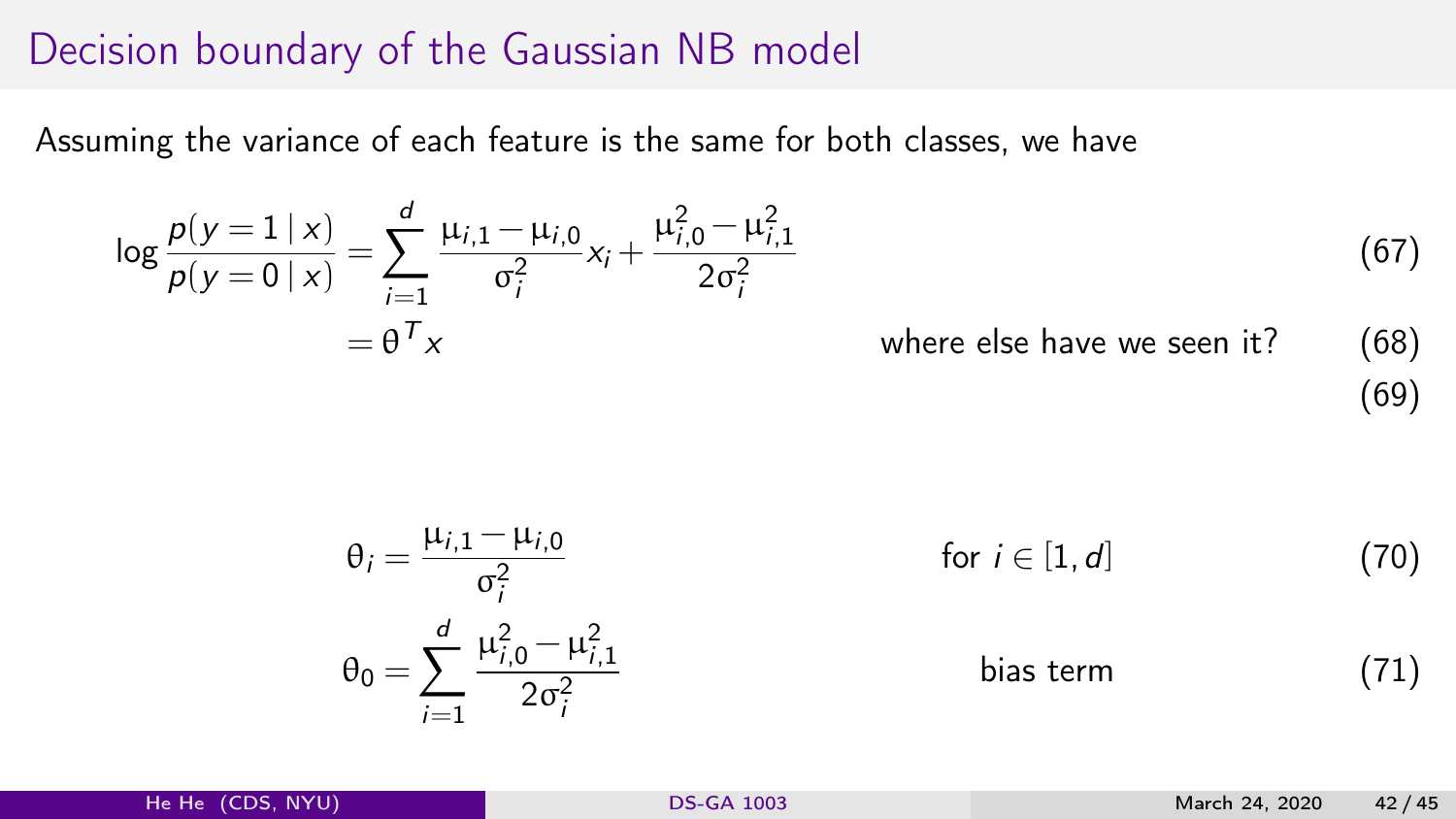|                    | logistic regression        | Gaussian naive Bayes    |
|--------------------|----------------------------|-------------------------|
| model type         | conditional/discriminative | generative              |
| parametrization    | p(y x)                     | $p(x y)$ , $p(y)$       |
| assumptions on Y   | Bernoulli                  | Bernoulli               |
| assumptions on $X$ |                            | Gaussian                |
| decision boundary  | $\theta_{LR}^I$            | $\theta_{\text{GNR}}^I$ |

Given the same training data, is  $\theta_{LR} = \theta_{GNR}$ ?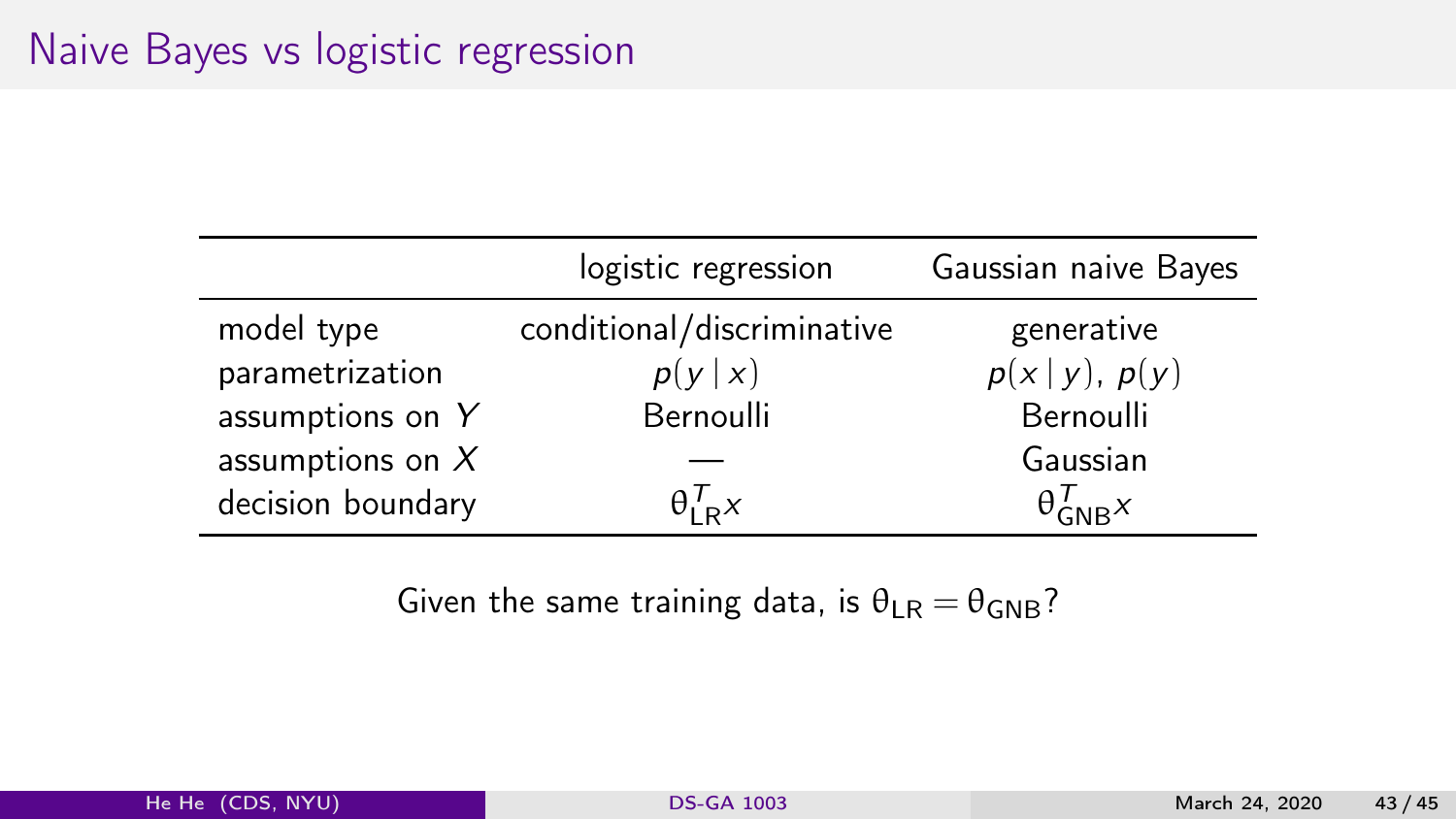- Logistic regression and Gaussian naive Bayes converge to the same classifier asymptotically, assuming the GNB assumption holds.
- What if the GNB assumption is not true?